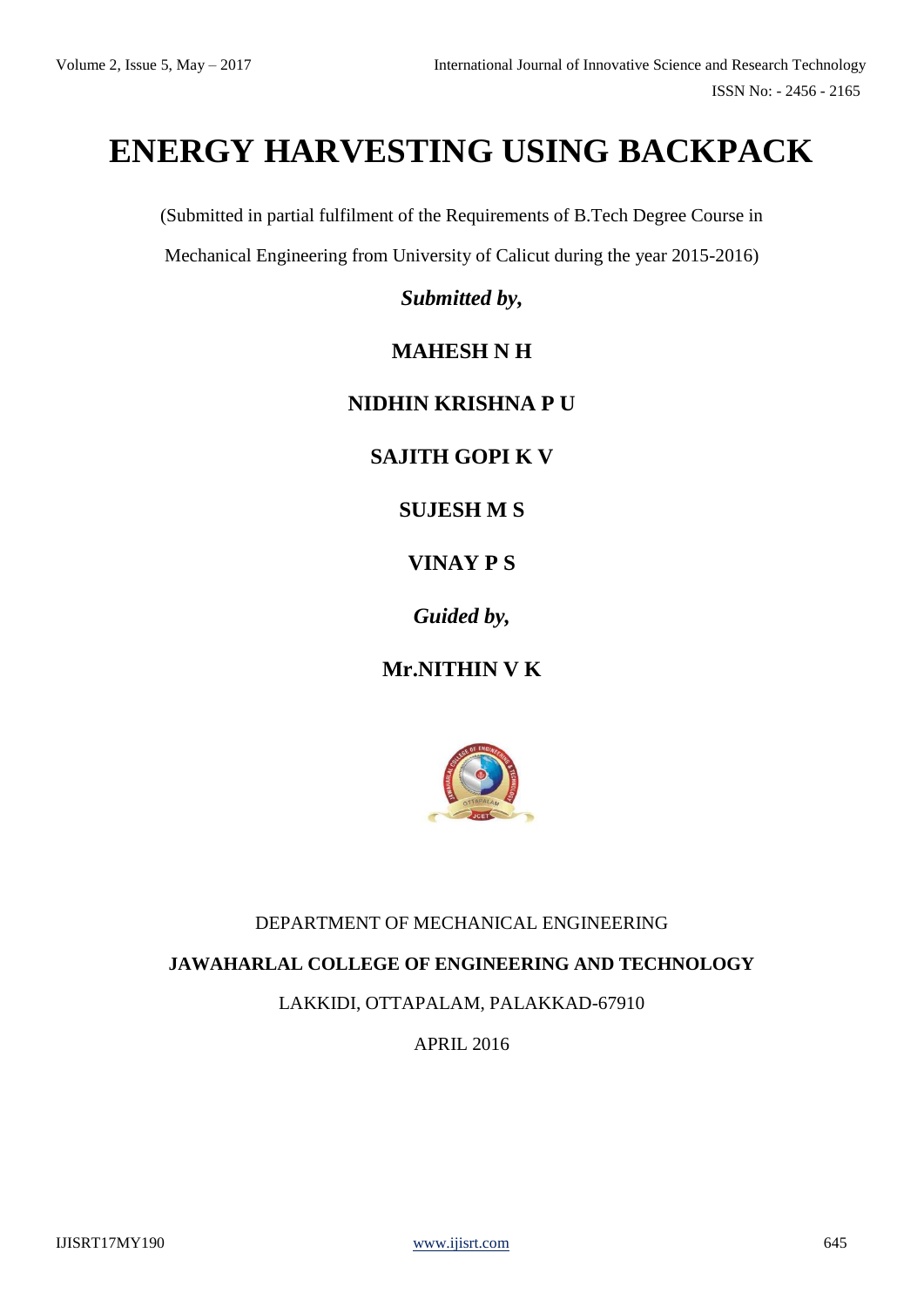# **ACKNOWLEDGEMENT**

It is a great pleasure for us to acknowledge all those who have assisted and supported to make our project a great success. First of all we would like to God almighty foe blessing with his grace and taking our endeavour to a successful culmination. We submit this work at the lotus feet of our beloved chairman late sri.**P.K.DAS**,founder chairman of Nehru college of educational and charitable trust kuniamathoor, Coimbatore and seek his blessings. We are extremely thankful to **Adv.Dr.P.Krishna Das**, Present managing trustee of Nehru college of education and charitable trust, Coimbatore for all the helps extended to us. We express our sincere thanks to **Dr.U.Lazar** john, The director academic of our college for giving us an opportunity to undertake this project. We are very much graceful **to Dr.Sukumaran Nair**, The principle of our college for supporting us all the way long. We express our sincere gratitude to the HOD of Mechanical Engineering **Prof.Jacob P George** for providing us constant guidance and encouragement throughout the project. We also extend our heartily thanks to our project guide **Mr.Nithin.V.K** for his support and guidance and encouragement all the way long the project. We are also graceful to our parents and friends for their moral support.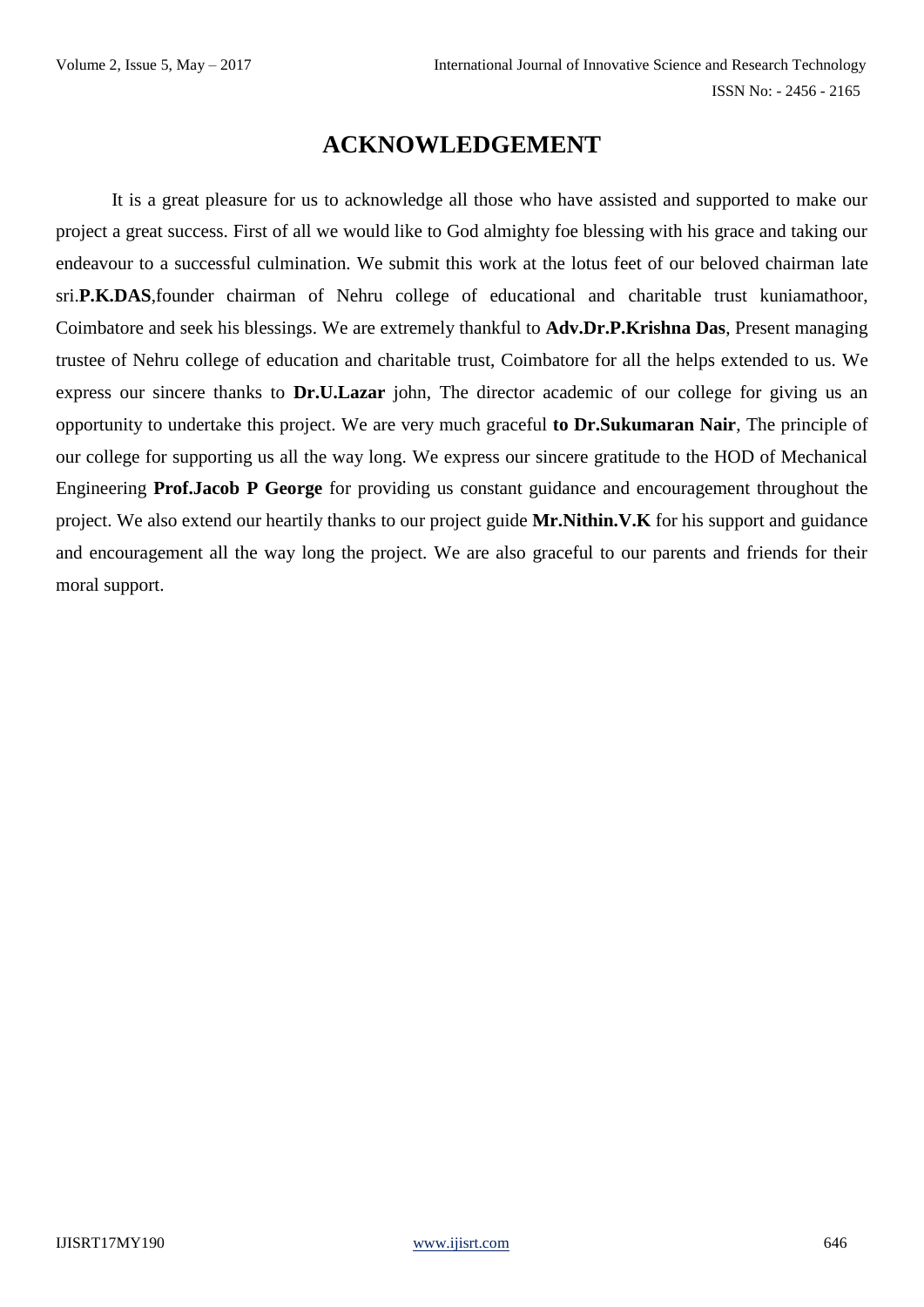# **ABSTRACT**

This study develops a novel energy harvesting backpack that can generate electrical energy from the differential forces between the wearer and the pack. The goal of this system is to make the energy harvesting device transparent to the wearer such that his or her endurance and dexterity is not compromised. We have developed the suspended-load backpack, which converts mechanical energy from the vertical movement of carried loads to electricity during normal walking [generating up to 7.4 watt].A Suspended load back pack designed to permit the load to move relative to the back pack frame during walking and running. The large movement between the load and the frame of the back pack reduced the fluctuations of absolute vertical motion of the load. This motion of the load is transferred to a motor (generator) through a rack and pinion gear and converts the mechanical movement to electrical energy. This electricity generation can help give field scientists, explorers, and disaster-relief workers freedom from the heavy weight of replacement batteries and thereby extend their ability to operate in remote areas.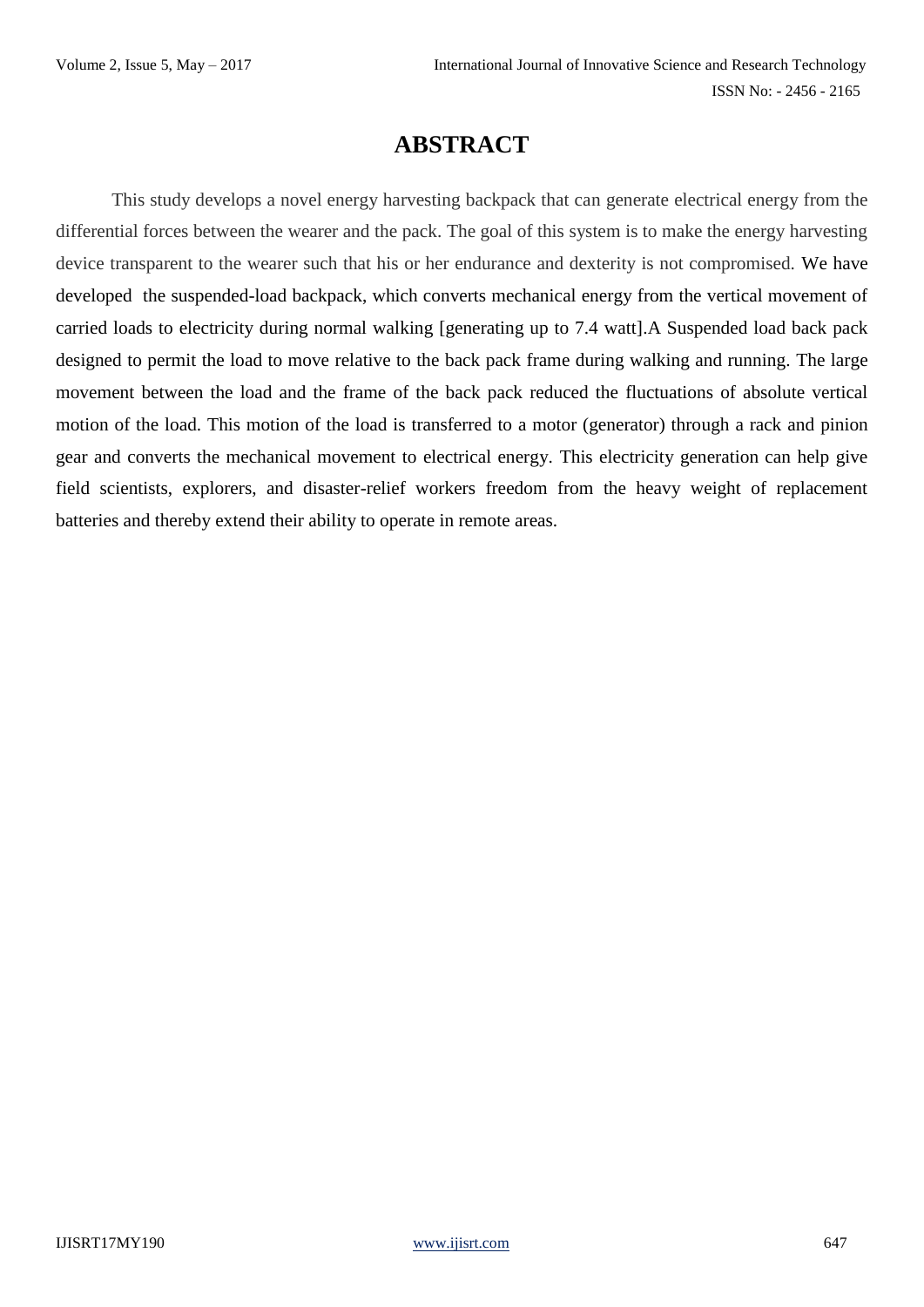### **INTRODUCTION**

Harvesting energy from everyday mechanical interactions offers a potentially significant benefit. Such mechanical interactions can vary in magnitude from the motion of a wristwatch, to a large scale ocean wave energy harvesting. The harvesting of energy from natural and existing mechanical interactions has the potential to reduce our drain on non-renewable energy sources. Many such mechanical interactions exhibit motion that is sinusoidal in nature, which allows for the harvesting of energy due to the displacement and force of the mechanical action. Recent work has led to the development of energy harvesting mechanisms in many forms for many applications.

The "energy harvesting backpack" is a general term for a backpack capable of harvesting mechanical energy from the user's walking motion. The method of energy generation and storage is highly variable depending on the specific application. The vertical motion of the backpack has the greatest potential for energy harvesting, while walking the potential of the energy harvesting backpack is that the user is already carrying a large mass, which can be utilized to help generate energy from the periodic motion of the load. The challenge is to develop a mechanical system that would allow for the most efficient harvesting of the energy that would normally be used to oscillate the backpack**.**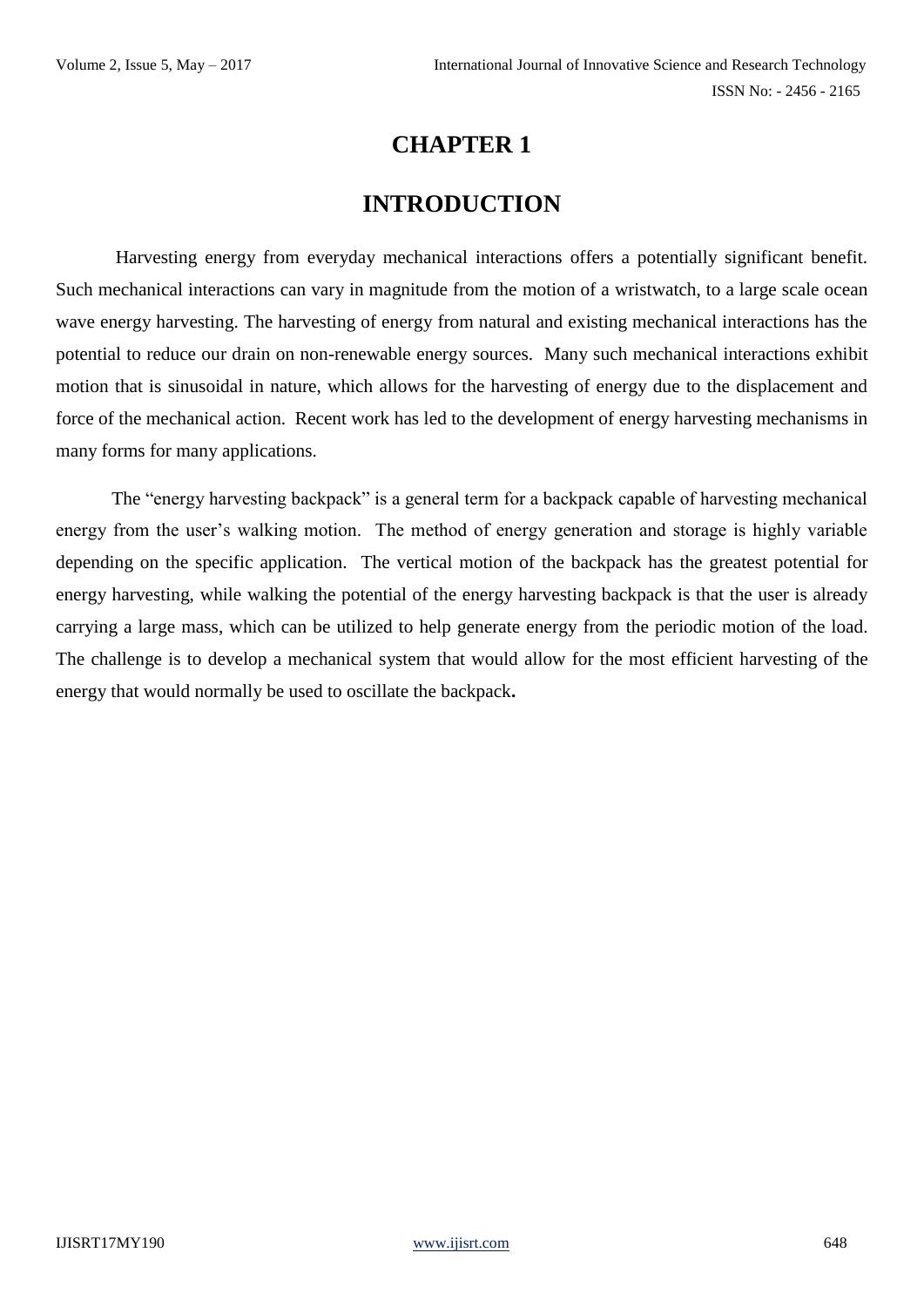# **LITERATURE SURVEY**

The increasing use of portable electronic devices has created a corresponding need to power these devices. In recent years an interest has developed in generating electricity from human movement, especially movement associated with the user's everyday actions.

Mateu et al proposed to harvest energy by using piezoelectric film-bending beams inside a shoe, and use part of the mechanical energy employed during normal walking activity to generate electricity.

Duffy et al. instead applied an electromagnetic generator integrated into the shoes to generate energy. However, during all the researches focusing on shoe applications, the maximum power reported is only 0.8W. Another energy harvesting approach is to use a knee-mounted energy harvester to generate electricity during the passive work of walking, as proposed by Donelan et al. in and 7W power was reported to be harvested. Apart from generating power from human motion, Mateu et al also proposed to harvest energy from heat radiated by the human body using thermo generators. In this case power levels generated are in the MW range. Another approach to human-based energy harvesting is based upon the movement of a backpack or rucksack. This approach is promising in that the movement of a backpack can introduce both large force and large displacement, and so much more potential power is available compared to other methods.

Granstrom et al proposed a backpack-based energy harvesting approach by using a piezoelectric polymer Polyvinylidene fluoride (PVDF) strap, which utilizes the differential forces between wearer and backpack to generate electric energy .The advantage of this design is that it has a minimum parasitic effect on the human body, and almost adds no additional mass to the backpack. However, in this work only 45.6mW power was harvested for 100lb backpack load.

Rome et al instead proposed an approach that has been shown to be quite effective, a backpack design where the pack itself constitutes the mass of a spring-mass system. When the walking gait of the wearer excites this system at or near the resonant frequency of this system, the displacement of the backpack mass can become quite large. By converting the linear motion of the backpack into rotational motion via a rack-and-pinion gear, a magnetic-field-based generator can be cuts and hence generate electrical power. The system can also provide ergonomic benefits to the wearer .

A key aspect of this system is the power electronic circuitry that converts the output of the generator into a usable form. Elmes et al, who proposed a similar backpack-based energy harvesting system but with a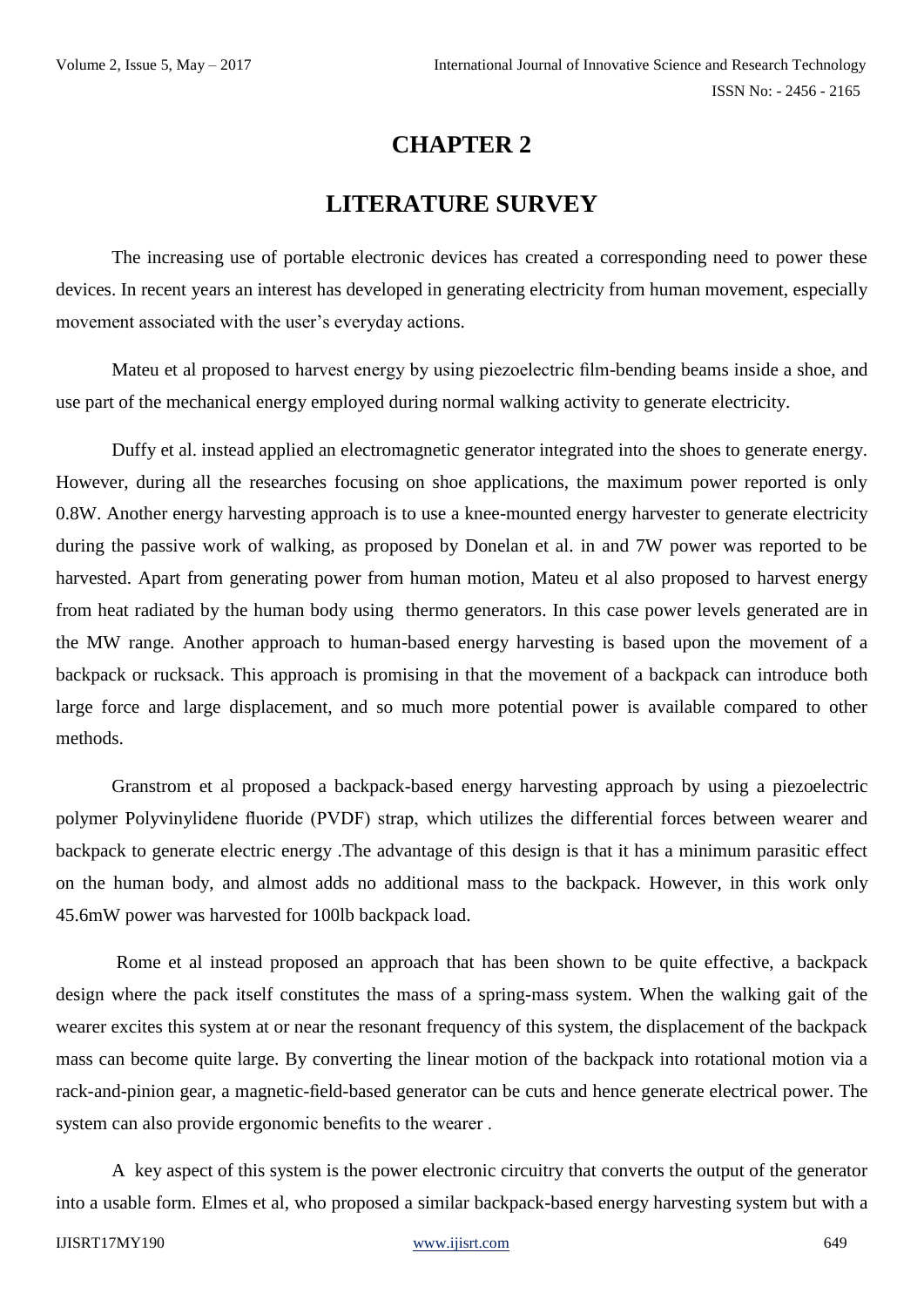.

linear generator, used a PFC boost converter which emulated a resistive load to improve generator efficiency. Testing of their generator and circuit, however, was limited to a laboratory test bed rather than an actual backpack. This paper will present a design of a power electronic interface circuit for the backpack energy harvesting system reported by Rome et al. The circuitry applies a power electronic Single-Ended Primary Inductor Converter (SEPIC). The SEPIC converter has the advantage of being a buck/boost converter, and so its output voltage can be either less than or greater than the input voltage. This is a convenient feature due to the varying nature of the input voltage with backpack velocity, and the output voltage due to the amount of energy stored. Furthermore, the SEPIC converter topology has an inductor at its input, allowing the regulation of the input current. By regulating the input current to be proportional to the input voltage, the input terminals of the converter emulate a resistive load.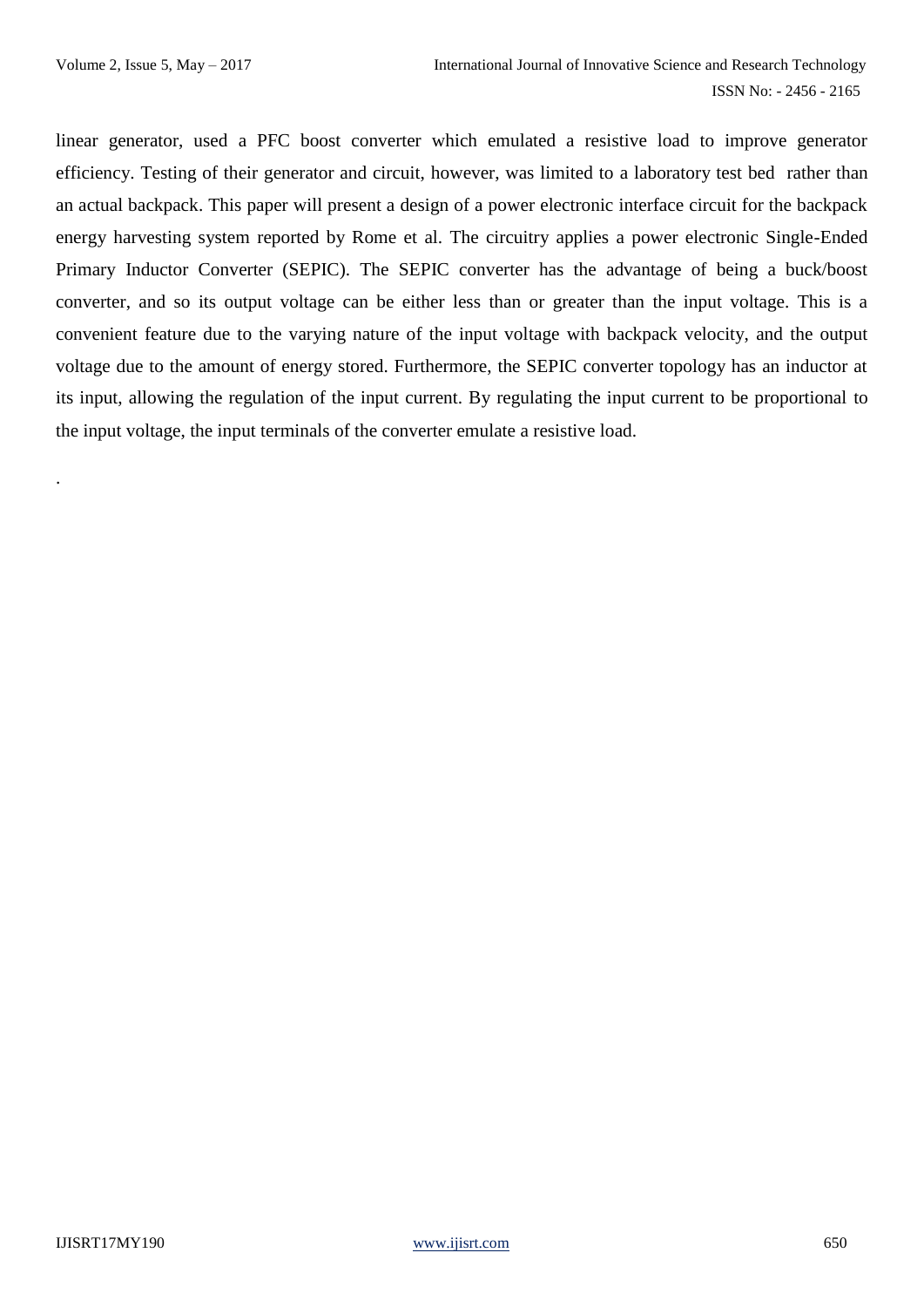# **COMPONENTS AND DESCRIPTION**

The components that are used in the project ENERGY HARVESTING USING BACKPACK are as follows,

- $\triangleright$  Supporting Frame,
- $\triangleright$  Guide Rod,
- $\triangleright$  Guide Bush,
- $\triangleright$  Rack and pinion gear arrangement,
- > Load plate,
- $\triangleright$  Spring,
- $\triangleright$  Generator,
- $\triangleright$  Battery charging unit.

#### 3.1 SUPPORTING FRAME

The frame is the supporting part of the all components of the energy harvesting backpack mechanism. The vertical guide rods, springs, load plate, backpack (load) are attached to the frame .It is usually a rectangular section made up of solid or hollow pipe. The arm strap is also connected to the frame.



Fig.3.1 Square hollow M.S pipe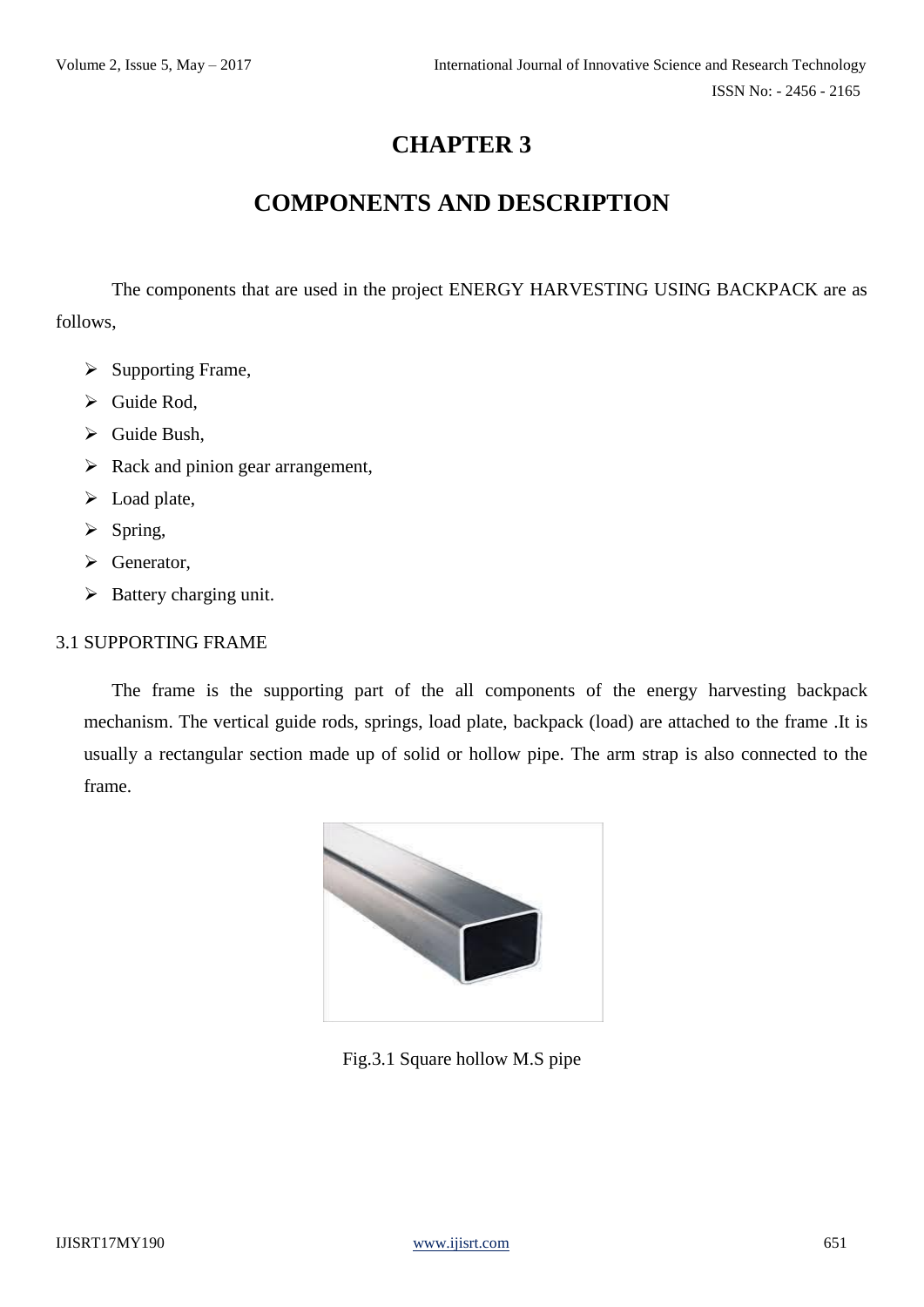#### 3.2 GUIDE ROD

It is a vertical element which supports the load plate. The guide rod is attached to the frame. Guide bush is slides through the guide rod. The load plate is attached to the guide bush and it cause the load plate slide though the rod in up and down motion.



Fig 3.2 Guide rod & bush

#### 3.3 GUIDE BUSH

Guide bush is slides through the guide rod. The load plate is attached to the guide bush and It can cause the load plate slides through the rod during walking with load. So the up and down movement is obtained. Ref fig 3.2.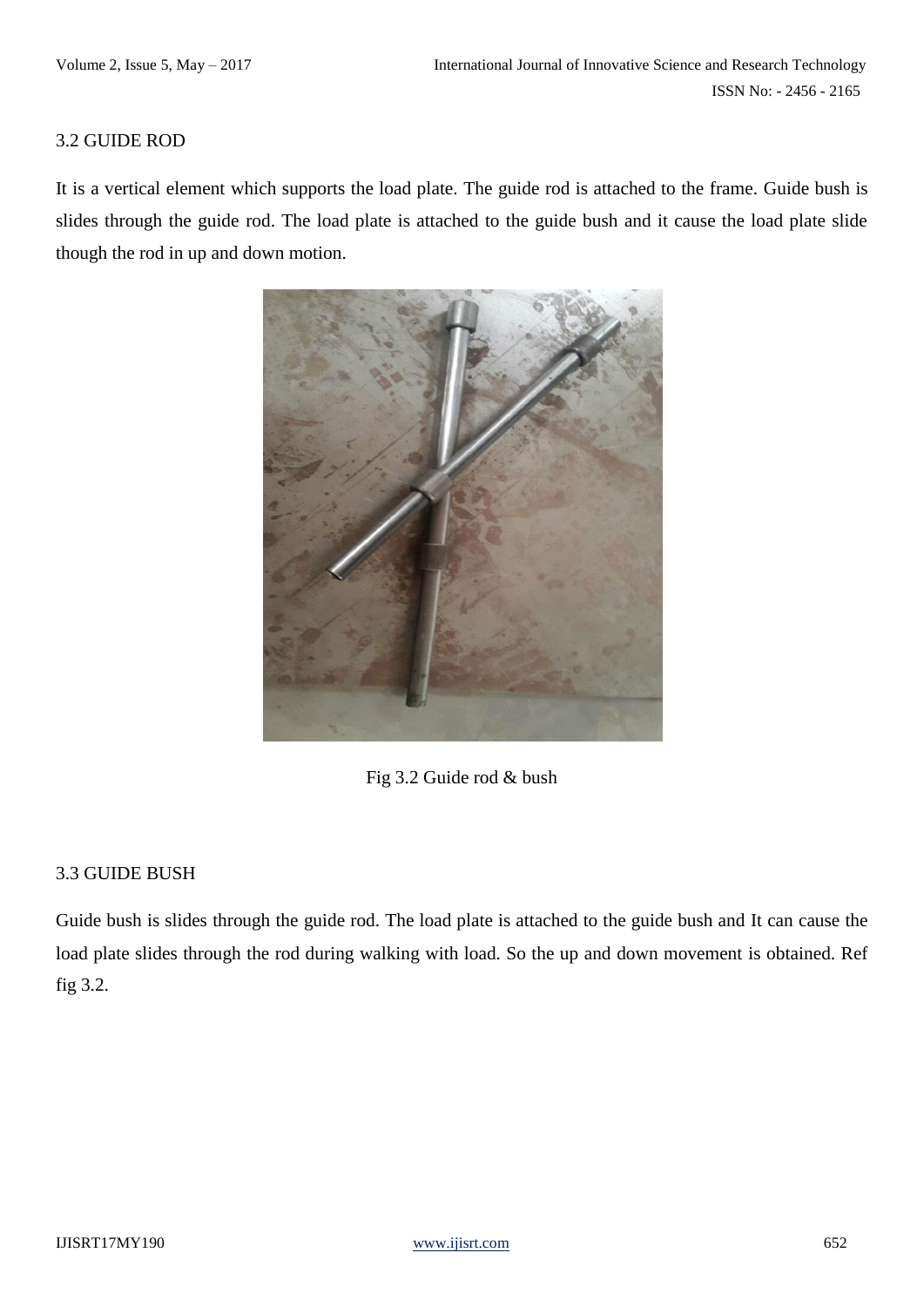#### 3.4 RACK AND PINION MECHANISM



Fig 3.3 Rack & Pinion

A rack and pinion is type of linear actuator that comprises a pair of gears which convert rotational motion into linear motion. A circular gear is called the Pinion engages teeth on a linear gear bar called the Rack, rotational motion applied to the pinion causes the rack to move relative to the pinion ,thereby translating the rotational motion of the pinion into linear motion. The rack is a portion of a gear having an infinite pitch diameter and the line of action is tangent to the pinion. The rack and pinion is mostly used for the timing and the reverse mode of the operation of the system. In this project the rack and the pinion is used for transferring the liner motion of the load plate into rotary motion.

#### **Pinion:**

This is a gear wheel which is provided to get mesh with rack to convert the linear motion into rotary motion. They are made up of Mild Steel. The pinion is connected to the dynamo. Due to the rotary motion of the pinion can rotate the dynamo and produce electric power.

#### **Rack:**

Rack teeth are cut horizontally about the required length. This is made up of Mild Steel. The rack is connected to the frame which is mesh with the pinion gear.

#### 3.5 LOAD PLATE

Load plate is attached to guide bush and it is slide thorough the guide rod. The load or bag is fixed on the load plate. During walking with load the load on the load plate move relative to the body movement and the load plate moves up and down motion. It is a flat rectangular plate.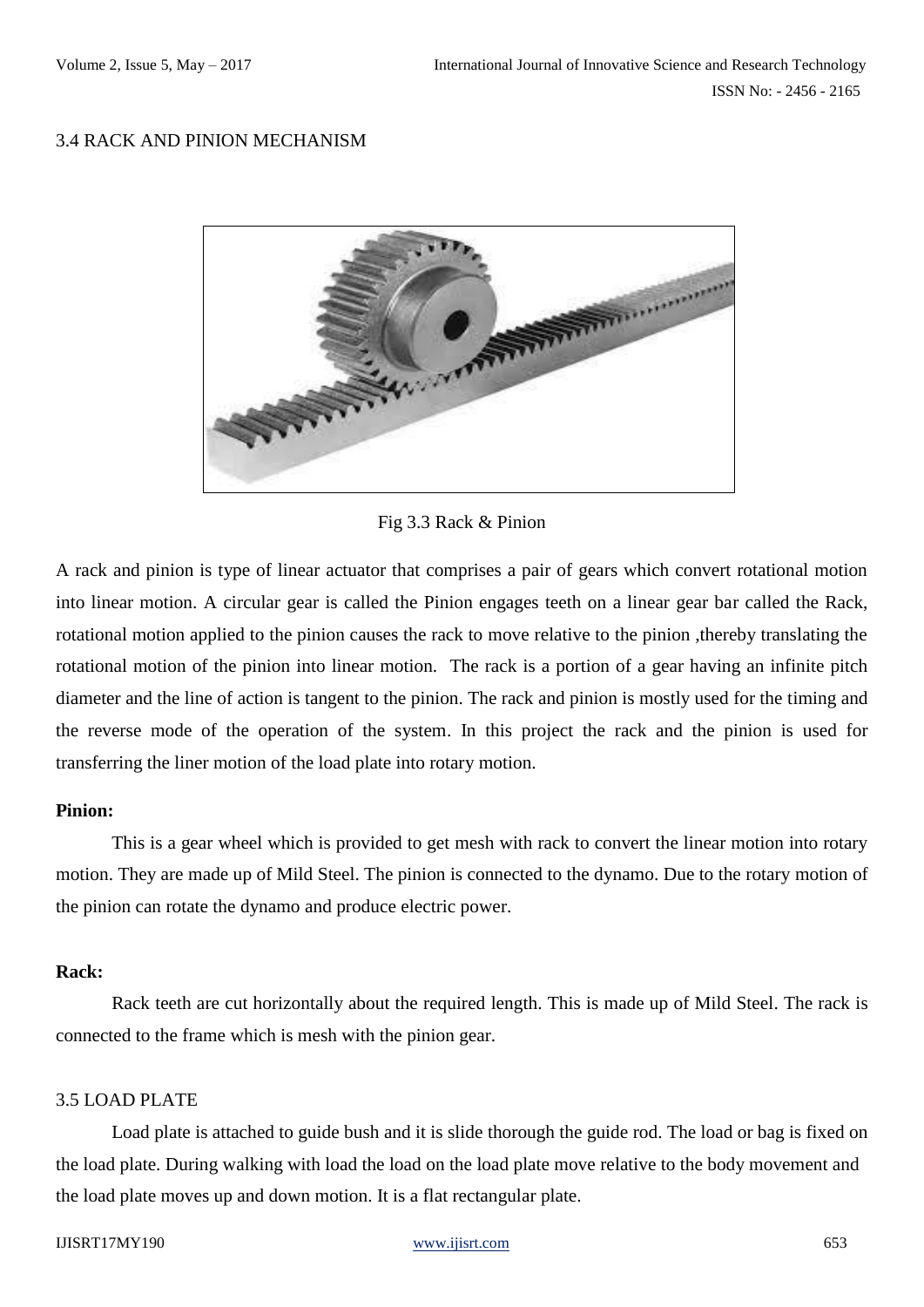

Fig 3.4 Flat plate

#### 3.6 GENERATOR

Dynamos and generators convert the mechanical rotation into electric power. Its commonly works using the phenomena of electromagnetism. The generator or dynamo is made up of stationary magnets (stator) which create a powerful magnetic field, and a rotating magnet (rotor) which distorts the magnetic lines of flux of stator. Then according to the Faraday's law of electromagnetic induction, whenever the rotor cuts through the lines of magnetic flux it makes electricity.

Here the pinion gear is coupled with the dynamo. During walking with backpack, the relative movement between the shoulder and the frame cause the rack and pinion to move up and down .The up and down movement of the rack with respect to the pinion gear turns the generator shaft and thereby produce the electric current



Fig. 3.5 Dynamo coupled with pinion gear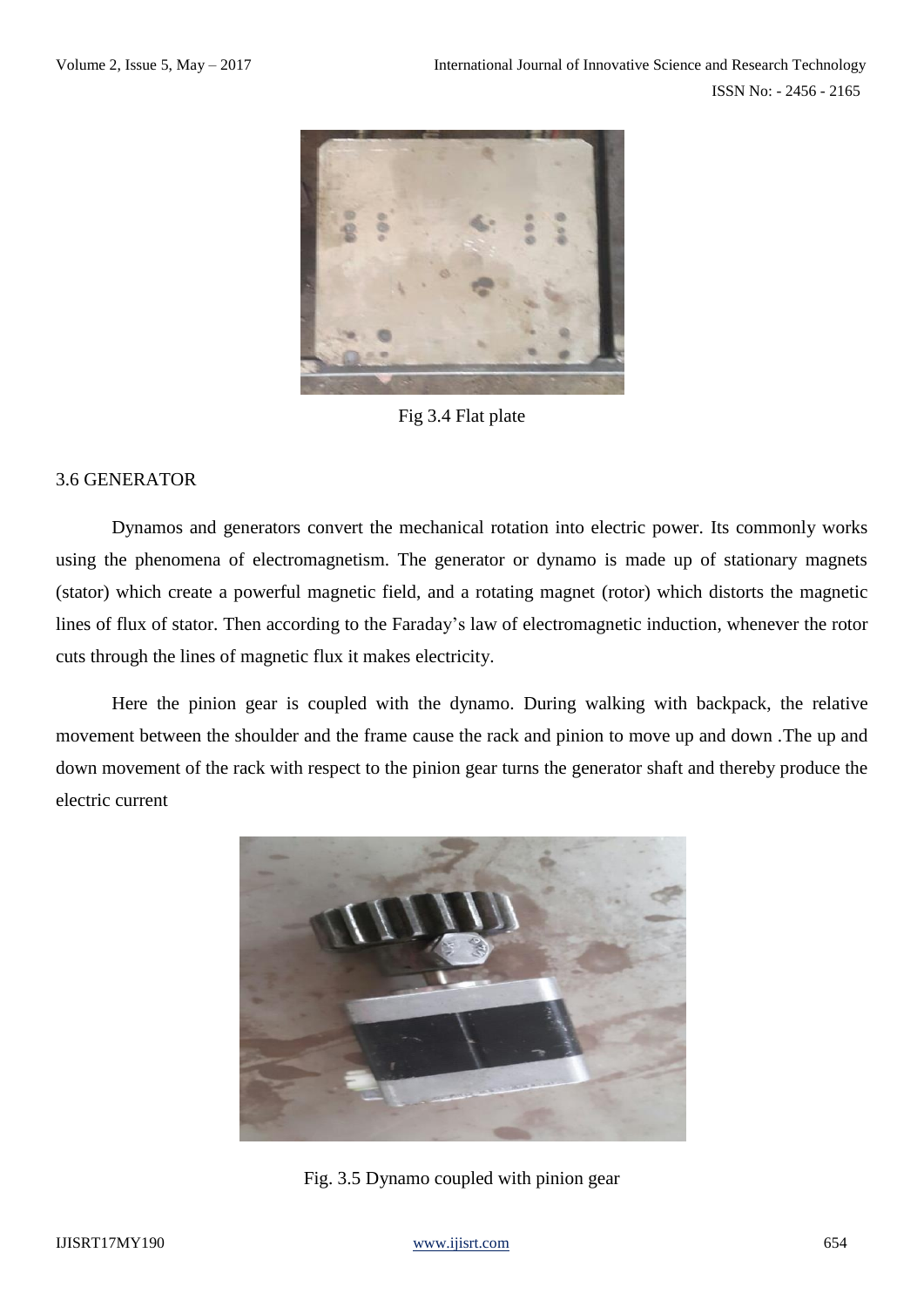#### 3.7 SPRING



#### Fig 3.6 spring

A spring is an elastic body, whose function is to distort when loaded and to recover its original shape when the load is removed. Springs are usually made out of spring steel. Helical springs are made up of a wire coiled in the form of a helix and are primarily intended for compressive or tensile loads. The cross section of the wire from which the spring is made may be circular, square or rectangular. Helical compression springs have applications to resist applied compression forces or in the push mode, store energy to provide the push. The helical spring are said to be closely coiled when the spring wire is coiled so close that the plane containing each turn is nearly at right angles to the axis of helix and the helix angle is small .It is usually less than10 degree.tto or the major stresses produced in helical springs are shear stresses due to twisting. The load applied is parallel to or along the axis of the spring. In open coiled helical spring , the spring wire is coiled in such a way that there is a gap between the two consecutive turns, as a result of which helix angle is large. In the energy harvesting mechanism the load plate is attached to the frame by means of the helical compression spring over the guide rod. So the oscillatory movement is provided by the spring.

#### 3.8 BATTERY CHARGING UNIT

The output of the dynamo (Dc generator) is connected to a electronic charging unit. It consists of the following components,

- 1. Rectifier
- 2. Filter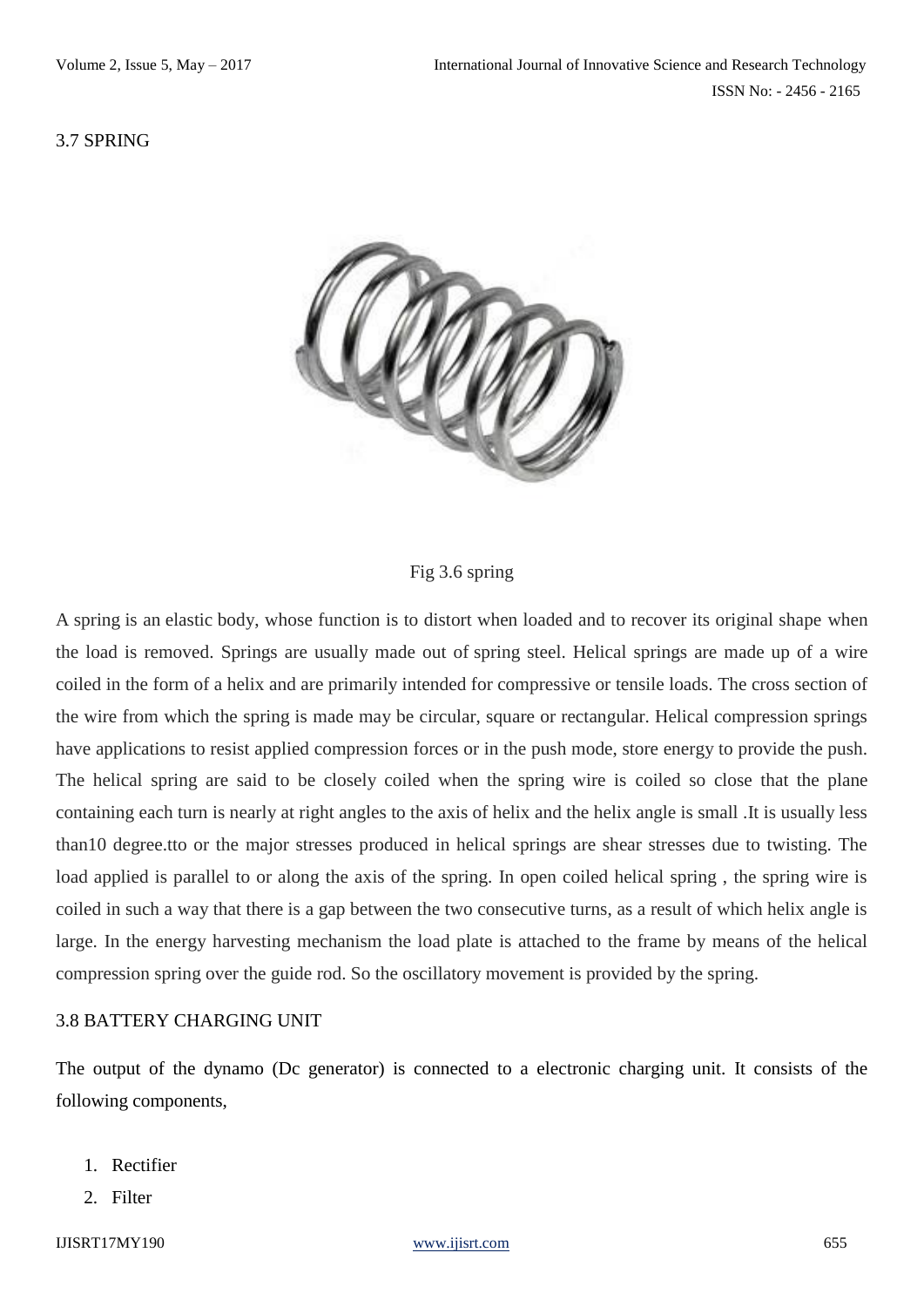- 3. Battery charger
- 4. Battery pack



Fig 3.8 Battery charging unit

The output current produced by the dynamo is in the form of alternating nature. So this alternating current is rectified by using a rectifier. Then it is filtered by a capacitive filter before being provided to a battery charger for recharging the batteries as well as the electronic equipment such as mobile phone etc.

#### 3.9 LITHIUM POLYMER BATTERY



Fig 3.9 Li-Polymer Battery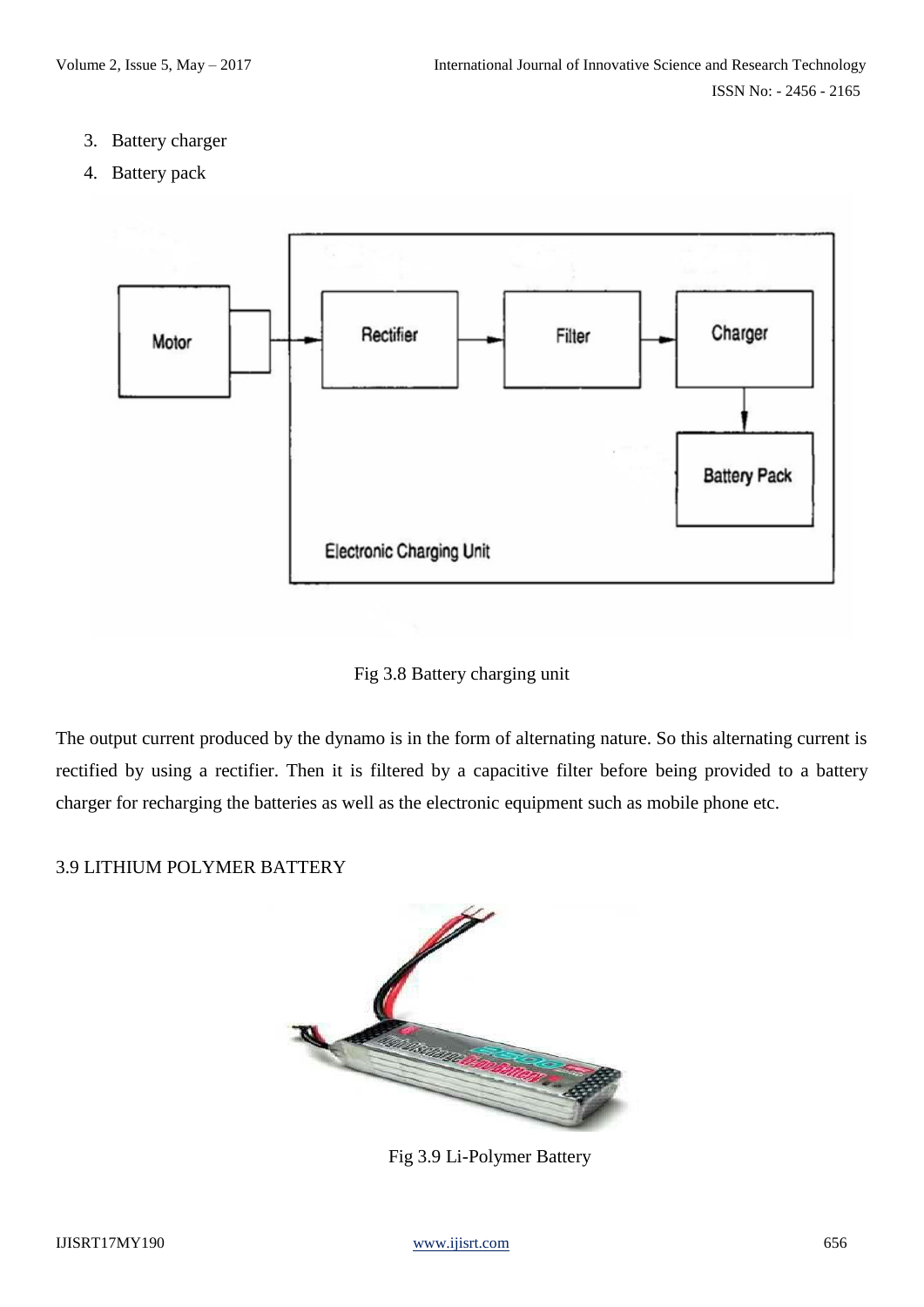A lithium polymer battery, or more correctly lithium-ion polymer battery (LiPo), is rechargeable battery of lithium ion technology in a pouch format. Unlike cylindrical and prismatic cells, LiPos come in a soft package or pouch, which makes them lighter but also less rigid.

This is currently the most popular use, in which "polymer" refers more to a "polymer casing"(the soft, external container) rather than a "polymer electrolyte". While the design is usually flat, and lightweight, it is not truly a polymer cell, since the electrolyte is still in liquid form, although it may be "plasticized" or "gelled" through a polymer additive. These cells are sometimes designated as "Li Po"; however, from a technological point of view, they are the same as the ones marketed simply as "Li-ion", since the underlying electrochemistry's the same. LiPos work on the principle of intercalation and de-intercalation of lithium ions from a positive electrode material and a negative electrode material, with the liquid electrolyte providing a conductive medium. To prevent the electrodes from touching each other directly, a micro porous separator is in between which allows only the ions and not the electrode particles to migrate from one side to the other. Just as with other kinds of lithium-ion cells, the voltage of a LiPo cell depends on its chemistry and varies from about 2.7-3.0 V (discharged) to about 4.20-4.35 V (fully charged), for cells based on lithium-metaloxides (such as LiCoO2), and around 1.8-2.0 V (discharged) to 3.6-3.8 V (charged) for those based on lithium-iron-phosphate (LiFePO4).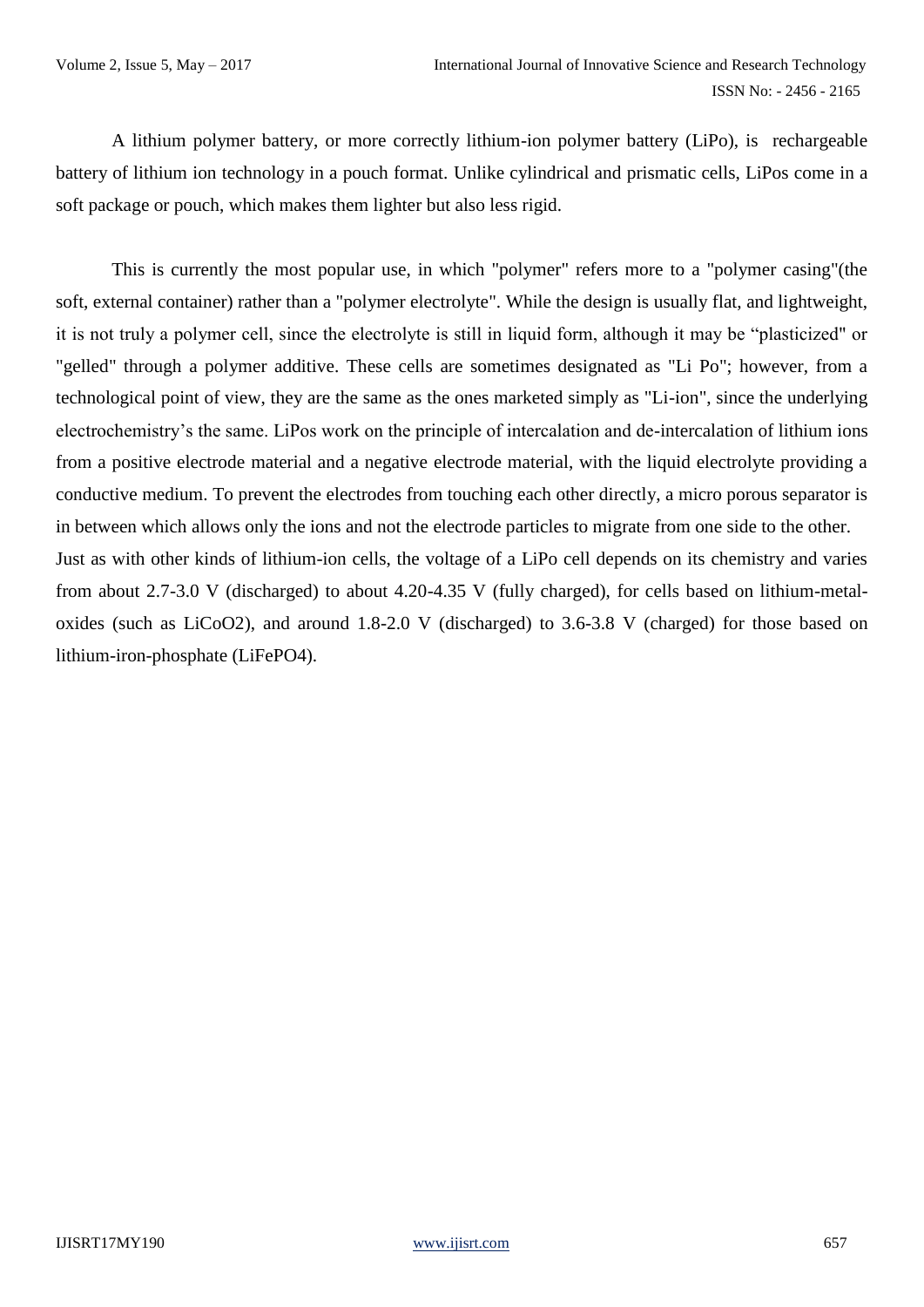# **CHAPTER 4 COMPONENT SPECIFICATION**

| <b>COMPONENTS</b>               | <b>SPECIFICATION</b>         | <b>MATERIAL</b>     |
|---------------------------------|------------------------------|---------------------|
| Hollow Square pipe (Vertical)   | $20\times20\times400$ mm     | Mild Steel          |
| Hollow Square pipe (Horizontal) | $20\times20\times300$ mm.    | Mild Steel          |
| Guide rod                       | $\varnothing$ 15 mm          | Mild Steel          |
| Guide Bush                      | OD 25mm                      | Mild Steel          |
|                                 | ID $16 \text{ mm}$           |                     |
| Spring(Compression)             | Ø20 mm, 200 mm               | Spring steel        |
|                                 | length                       |                     |
| Rack                            | $12\times12\times400$ mm     | Mild Steel          |
|                                 | 2.5 mm module                |                     |
| Pinion                          | $\varnothing$ 45 mm 18 teeth | Mild Steel          |
| Load plate                      | $250\times250\times2.5$ mm   | Mild Steel          |
| Dynamo                          | 12 V, 20 W DC                | Standard            |
| Shoulder strap                  |                              | <b>Bag Material</b> |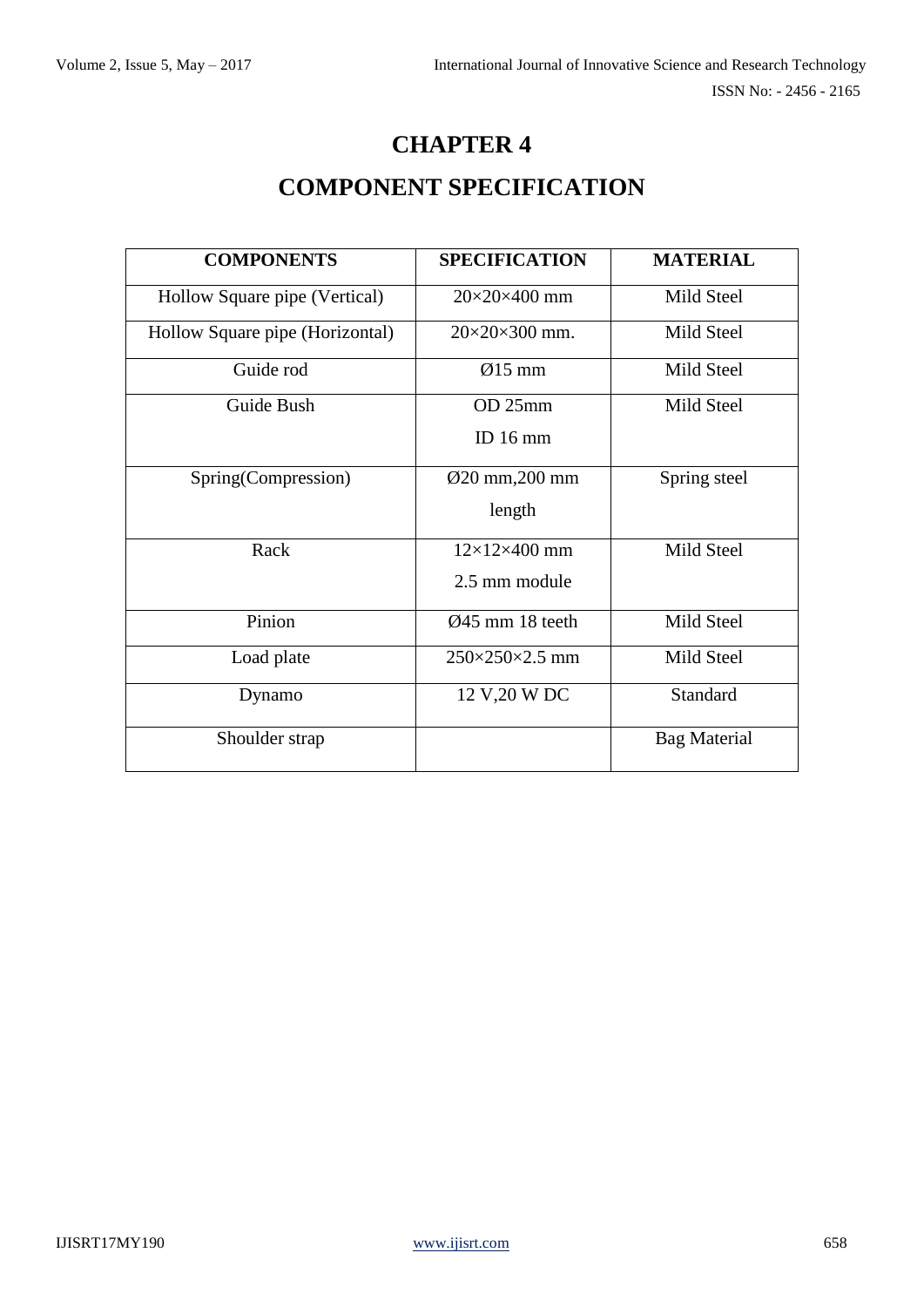# **CHAPTER 5 DESIGN CALCULATIONS**

5.1. RACK

Number of teeth =70

Length of rack =400 mm

Width of rack =12 mm

Thickness of rack =12 mm

Pressure angle of rack =20 degree full depth system

Module of rack $(m)$  = 2.5 mm

Pitch of the rack =  $\pi$  ×m

 $=3.14\times2.5$ 

 $=7.85$  mm

Addendum  $(a) = 1m$ 

 $=1\times2.5$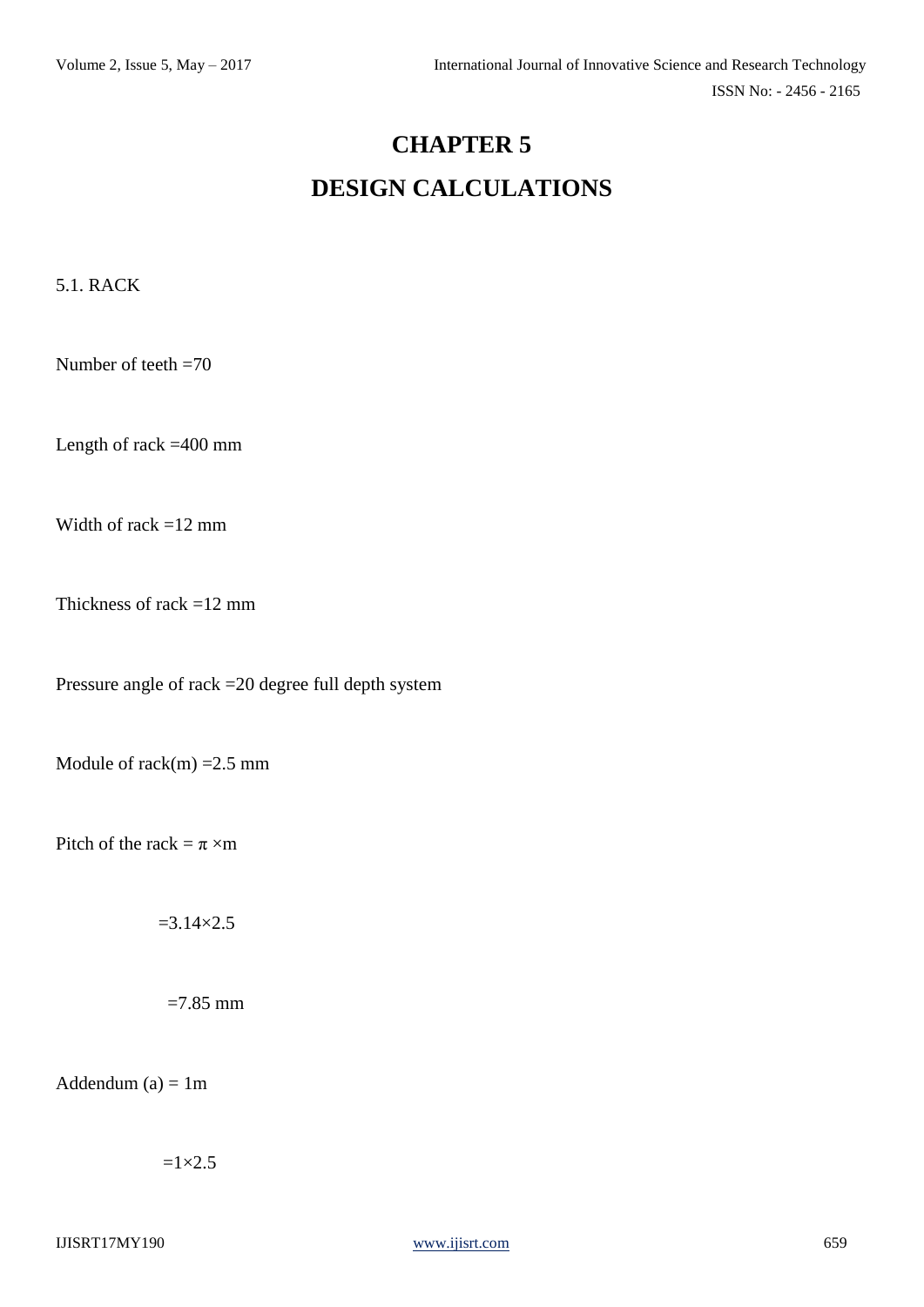$=2.5$  mm

Dedendum (d)  $= 1.25$ m

 $=1.25\times2.5$ 

 $=$ 3.125 mm

Tooth depth  $(h) = 2.25m$ 

 $=2.25\times2.5$ 

 $=$  5.625 mm

Working depth (hw) =2m

 $=2\times2.5$ 

 $=$ 5 mm

Tip and root clearance(c) = $0.25$ m

 $=0.25\times2.5$ 

 $=625$  mm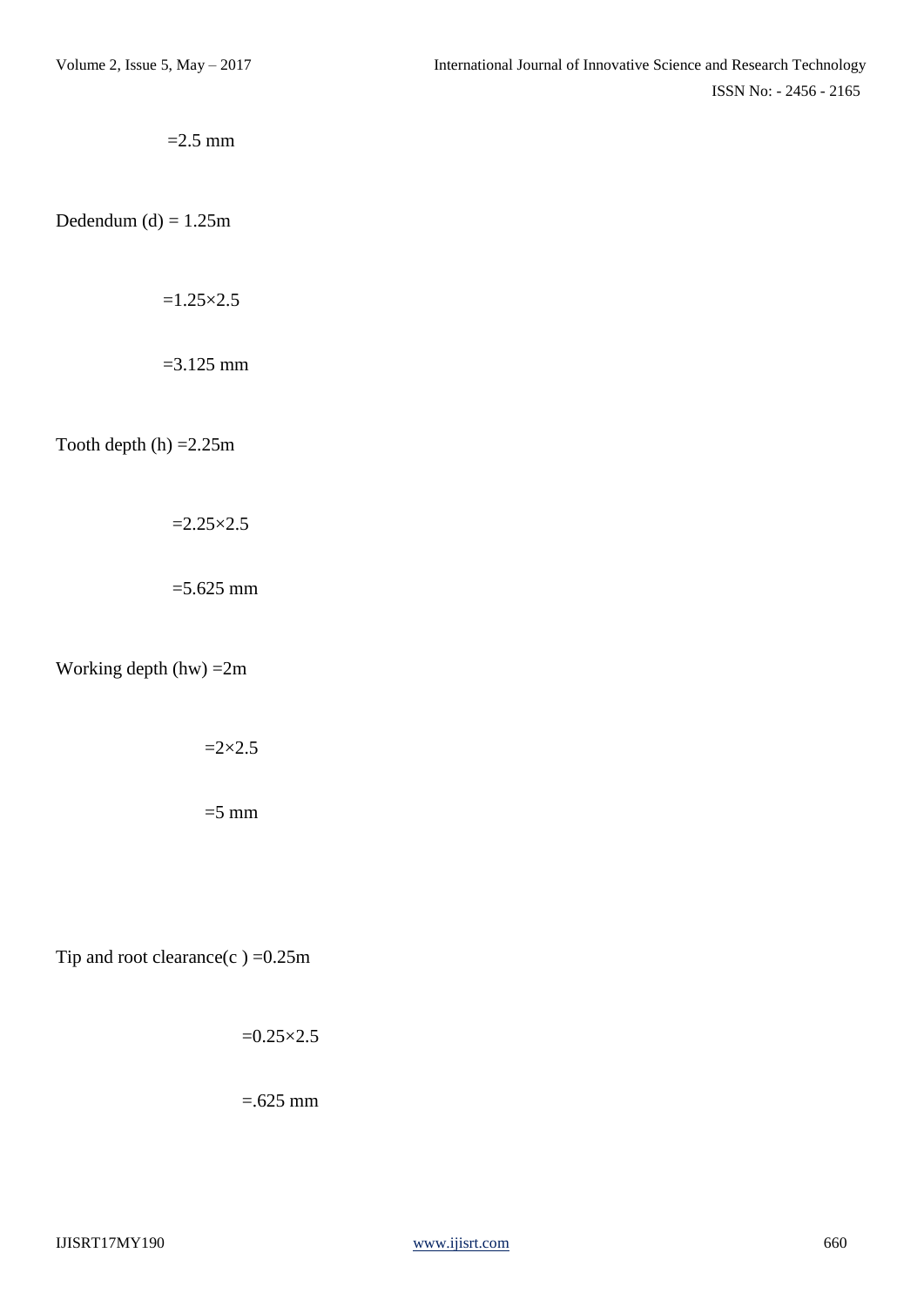#### 5.2.PINION

Diameter of the pinion(D)=45 mm

Number of teeth(T)=18

Thickness of the pinion=10 mm

Module =D/T

 $= 45/18$ 

 $=2.5$  mm

Pressure angle = 20 degree full depth system

Addendum (a)  $=1m$ 

 $=1\times2.5$ 

 $=2.5$  mm

Dedendum (d)  $=1.25m$ 

 $=1.25\times2.5$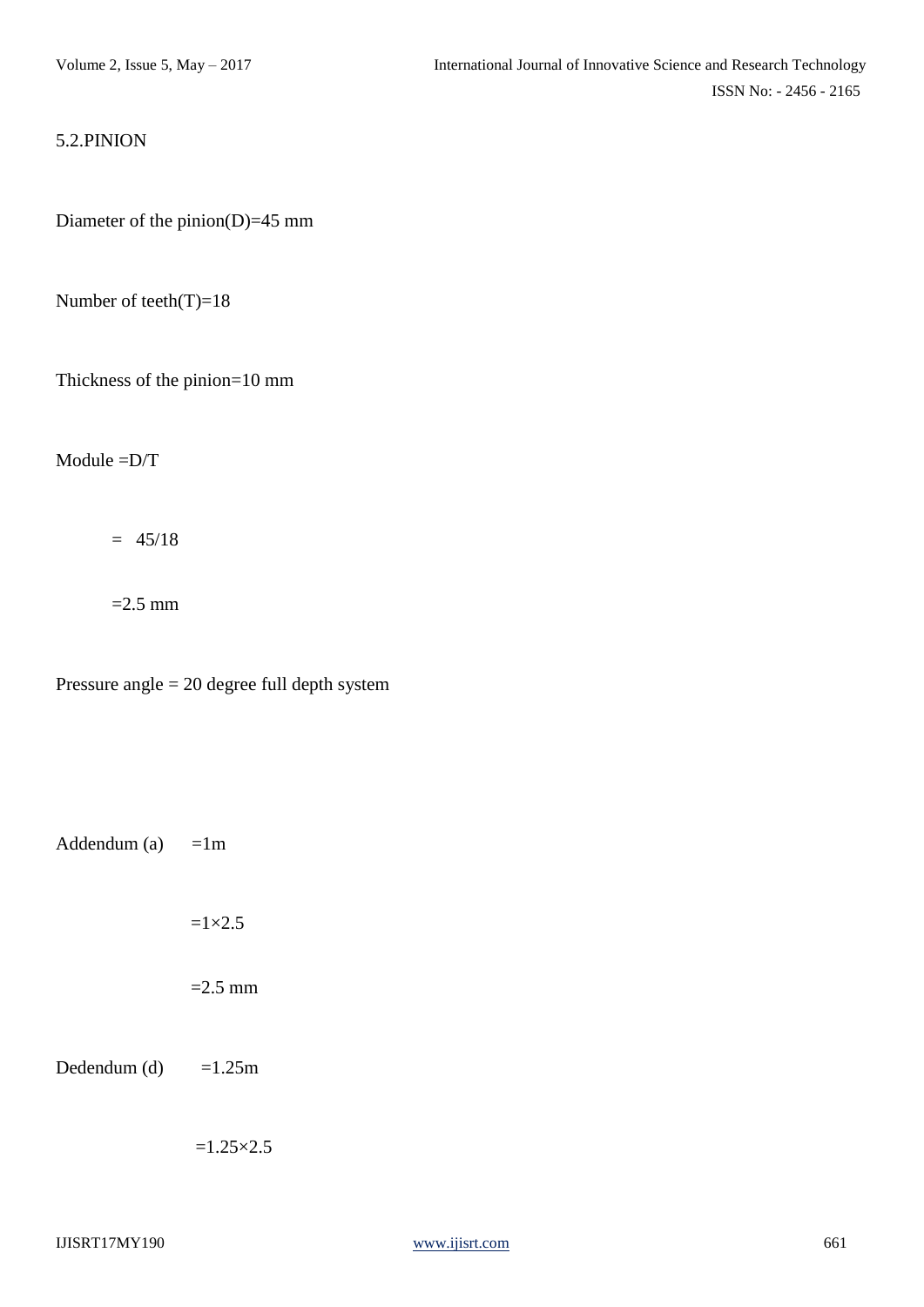$=$ 3.125 mm

Circular pitch (Pc)  $=\pi \times D/T$ 

 $=3.14\times45/18$ 

 $=7.85$  mm

Diametrical pitch (Pd) =T/D

 $=18/45$ 

 $=0.4$  mm

#### 5.3 SPRING CALCULATIONS

Spring diameter  $(Do) = 20$  mm

Wire diameter  $(d) = 2$  mm

Length of spring  $(L) = 200$  mm

Mean diameter of spring  $(D) = Do-d$ 

 $=20-2$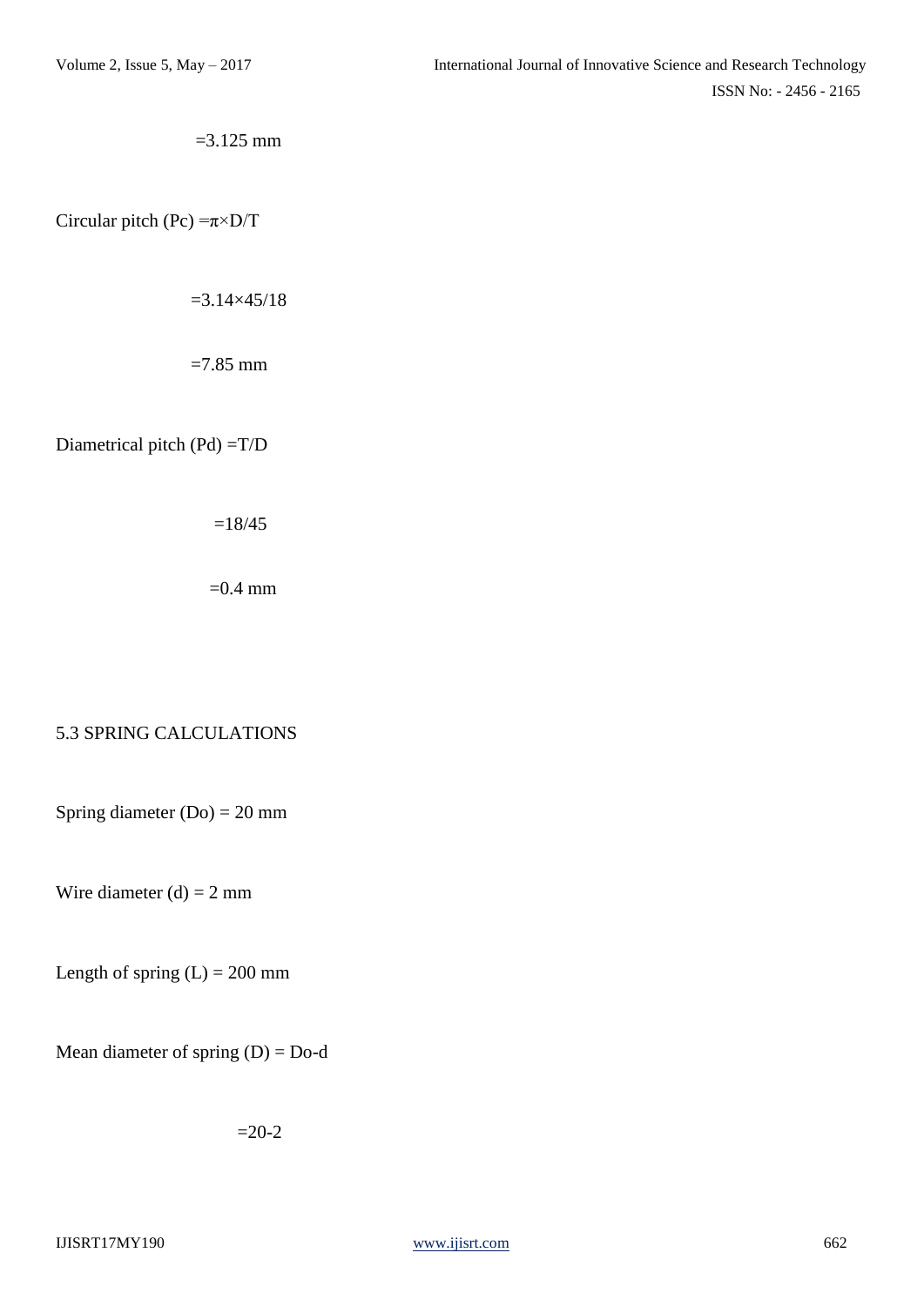$$
=18 \text{ mm}
$$

Number of  $coils = 26$ 

Shear modulus of material (G) =  $\frac{E}{2(1+U)}$ 

Where, G=modulus of rigidity in N/mm^2

E=Young's modulus of elasticity

 $=210\times10^{2}3$  N/mm<sup>2</sup>2

U=Poisson's ratio

 $=0.3$ 

Modulus of rigidity (G) =  $\frac{210 \times 10^{33}}{2(1+0.3)}$ 

 $=8.076\times10^{4}$  N/mm<sup>^2</sup>

Spring stiffness( K) =  $\frac{Gd^{4}4}{8nD^{4}3}$ 

Where, G= modulus of rigidity in  $N/mm^2$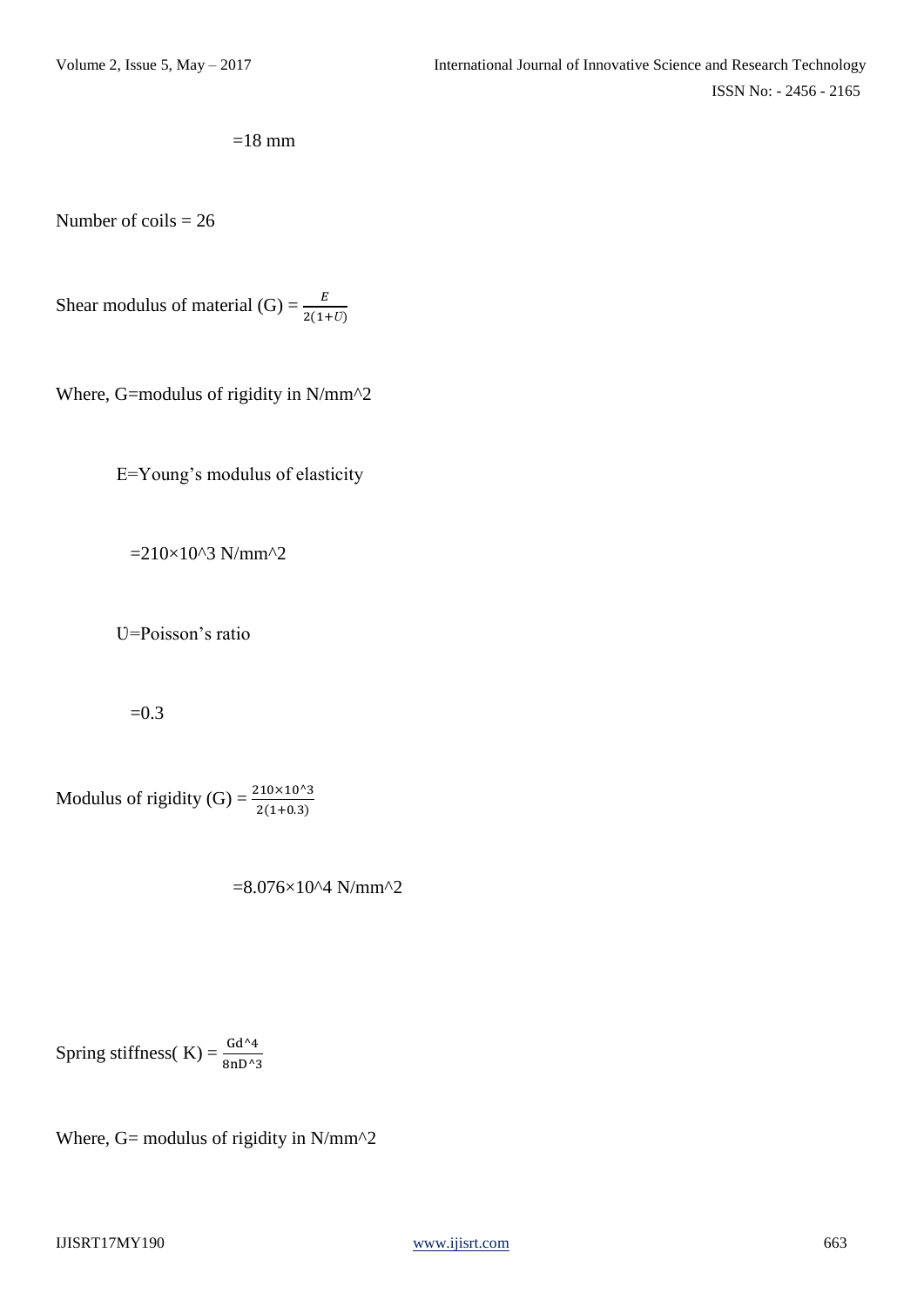$= 8.076 \times 10^{4}$  N/mm<sup>^2</sup>

 $d =$  wire diameter of the spring

 $= 2$  mm

n =Number of coils

 $=26$ 

D=mean diameter of the spring

 $=18$  mm

Spring stiffness (K) =  $\frac{(8.076 \times 10^{4}) \times 2^{4}}{8 \times 26 \times 18^{4}3}$ 

$$
=\frac{1292160}{1213056}
$$

 $=1.065$  Nmm

Spring geometry

Pitch (p)  $=L/N$ 

 $=200/16$ 

 $=7.692$  mm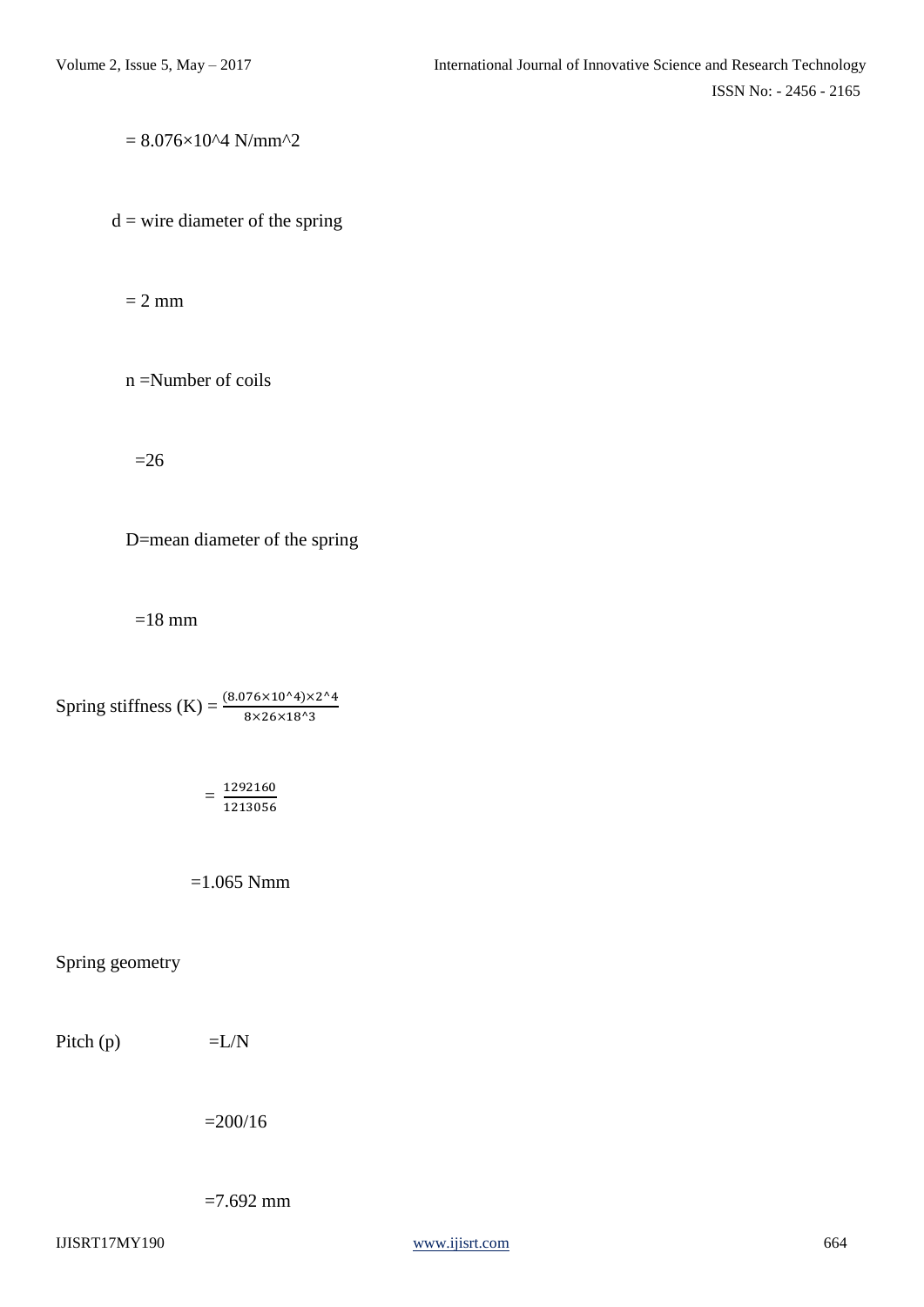Angle of spring coils ( $\alpha$ ) = tan<sup>-1</sup>  $\frac{p}{\pi D}$ 

$$
=\tan^{-1}\frac{7.692}{3.14\times18}
$$
 = 7.749 degree

#### 5.4 CURRENT CALCULATION

5.1.4.1 Work generated with a 20 kg load

Force =  $Mass \times Acceleration$  due to gravity

 $=20\times9.81 = 196.2$  N

 $Work = Force \times Displacement$ 

 $= 196.2 \times 0.05$ 

 $= 9.81$  Joules

Power generated =  $9.81$  J  $\times$  2 steps/sec

 $= 19.62 W$ 

$$
= \text{appr. } 20 \text{ W}
$$

5.1.4.2 From the Generator (20 KW,12 V, DC )

Power, $P = 20 W$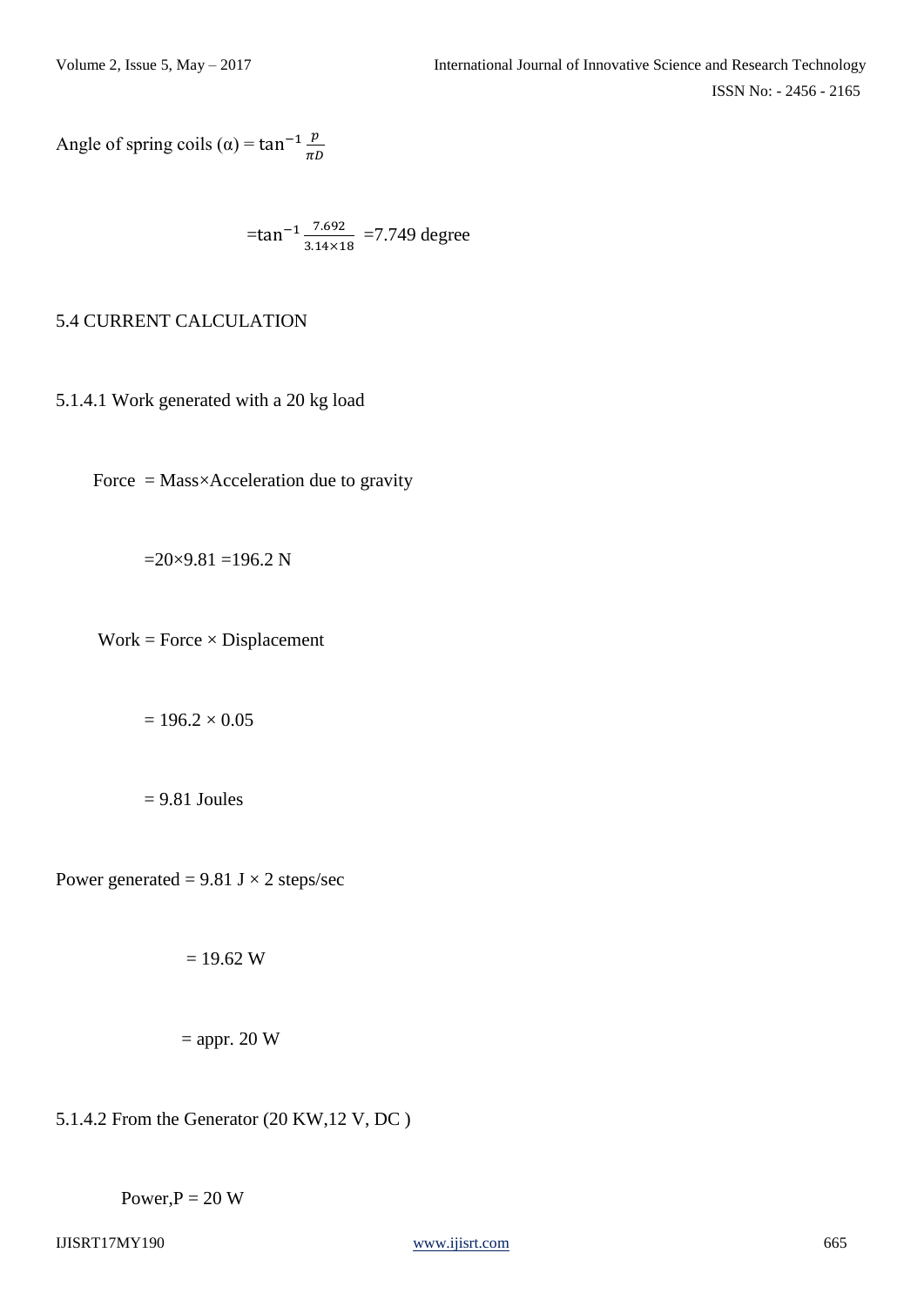Voltage,  $V = 12$  V

Current produced,  $I = P/V$ 

$$
=20/12
$$

$$
= 1.67 \text{ A}
$$

5.1.4.3 From the experimental analysis

Voltage produced,  $V = 3.25$  V

Current produced,  $I = 0.3 A$ 

Power produced,  $P = V \times I$ 

$$
= 3.25 \times 0.3
$$

 $= 0.975 W$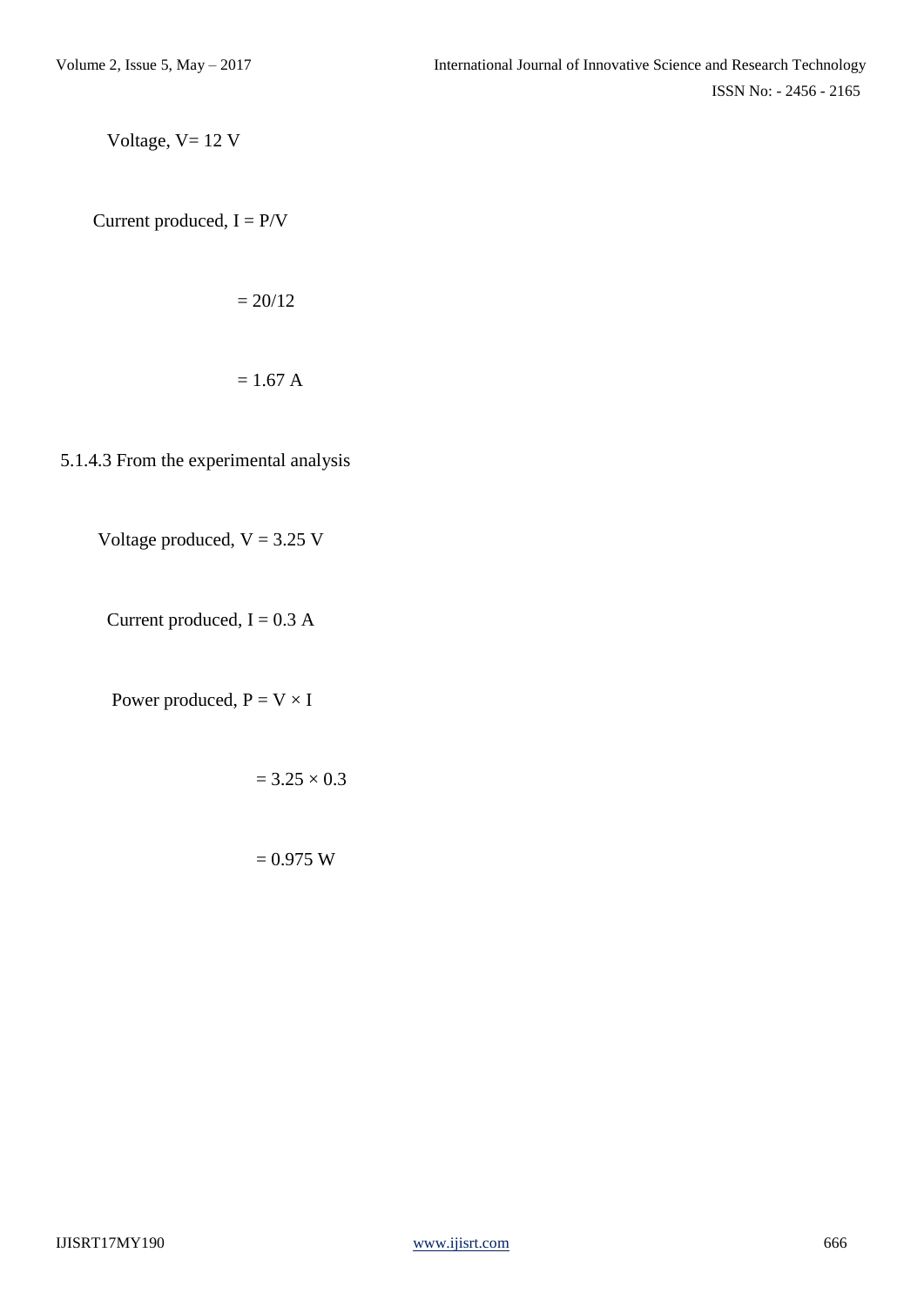# **WORKING PRINCIPLE**

The basic principle of the power production using the vibrative pressure of the back pack on the shoulders. This setup consists of the frame on which the vertical column is placed on it and the springs are placed on them for the retracting action of the load. It has a load plate on which the load such as the bag or the load weight.

When the weight is kept on the load plate and when the man is in the motion due to the spring action the load plate reciprocates or oscillates along the path. It is connected to the rack arrangement and the pinion gear is attached to the dc generator which when oscillates the DC generator shaft is made to rotate and small amount of the power is generated inside the generator and the produced power can be transferred through the wire connection to the battery and save it for the future usages.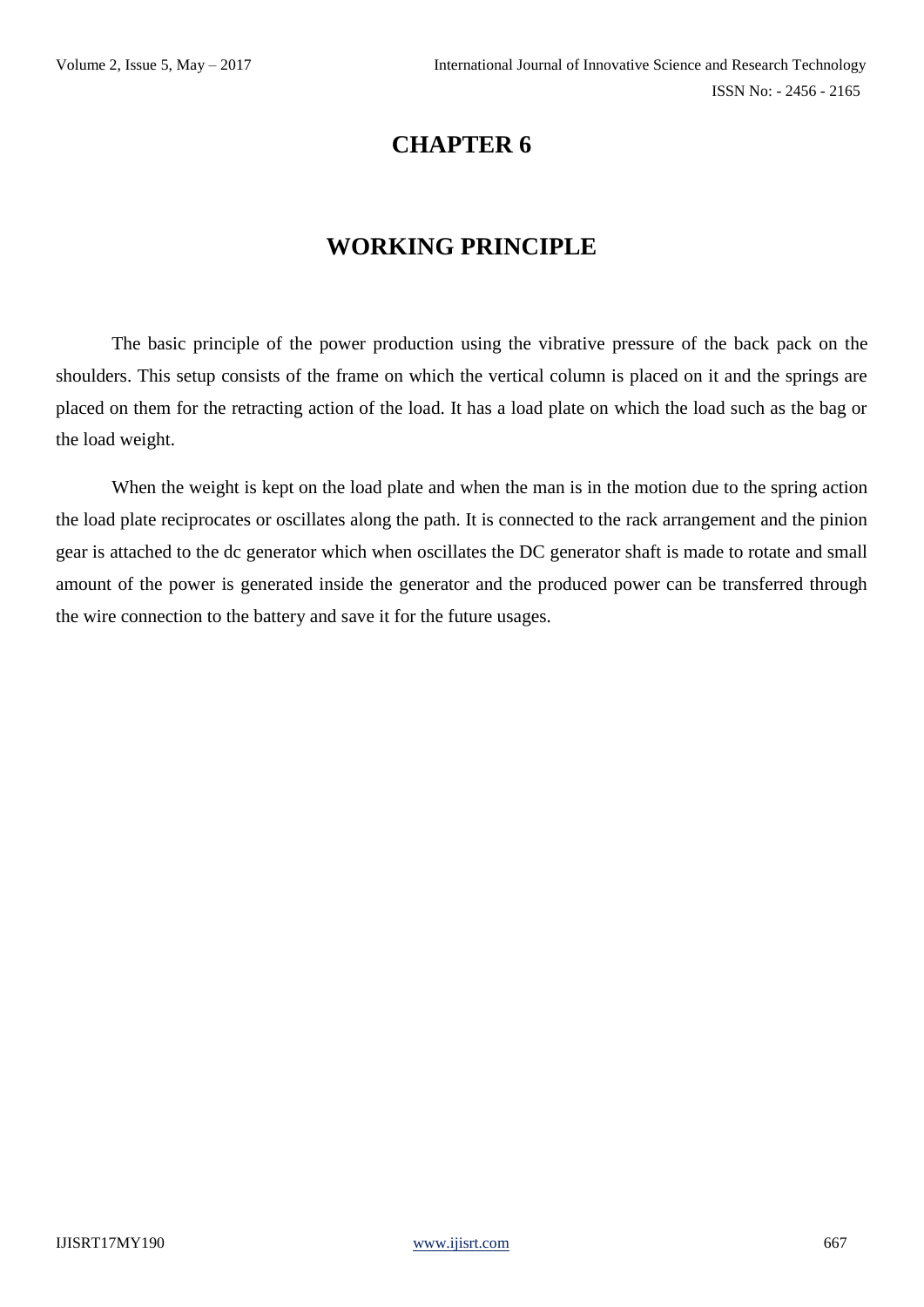

Fig 6.1 2D DRAWING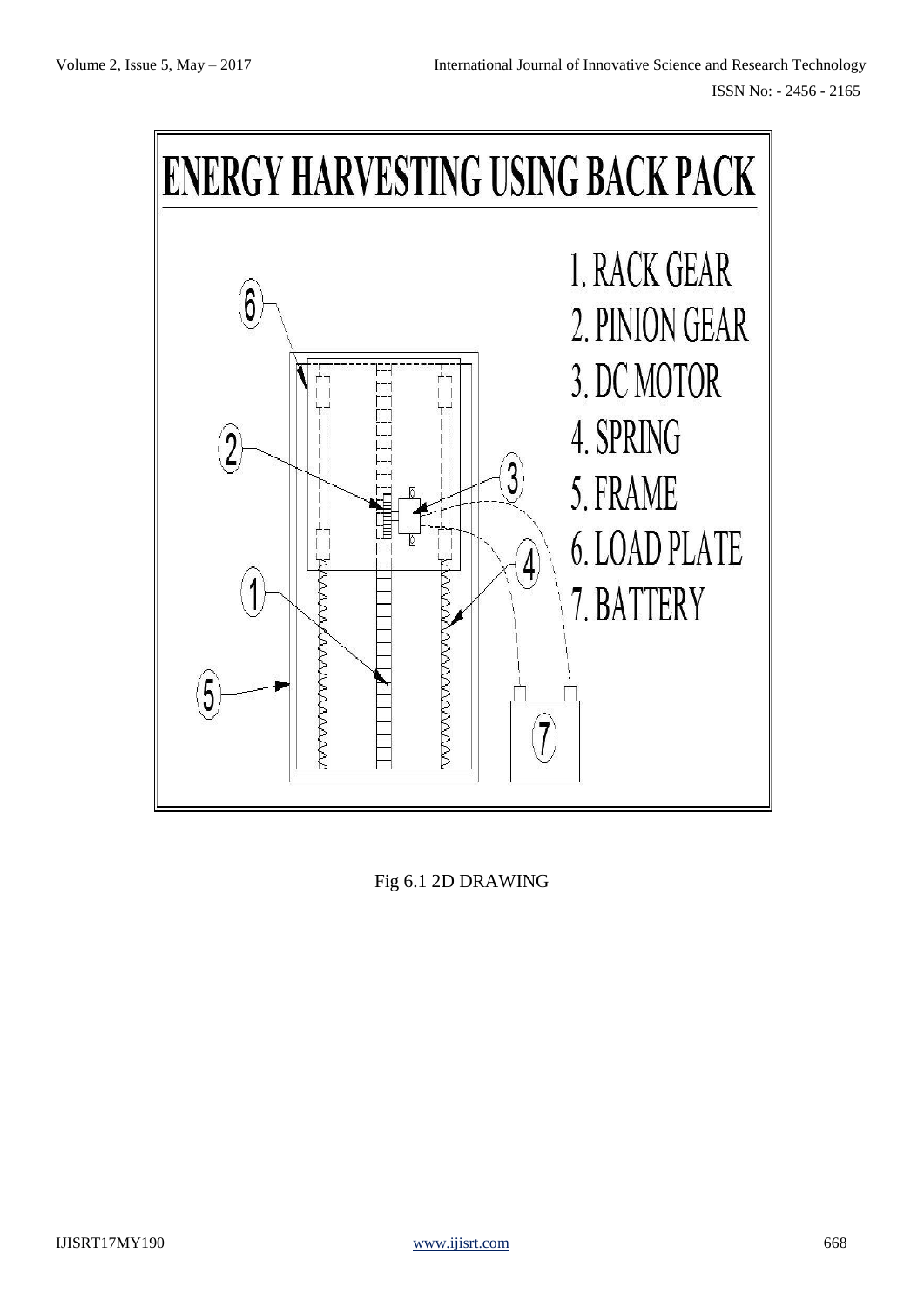# **APPLICATION**

- $\triangleright$  It can be used for commercial power generation system.
- Useful in power generation during Military purpose.
- $\triangleright$  Power generation while Trucking.
- $\triangleright$  Mobile charging.
- $\blacktriangleright$  Laptop charging.
- $\triangleright$  Charging of torch.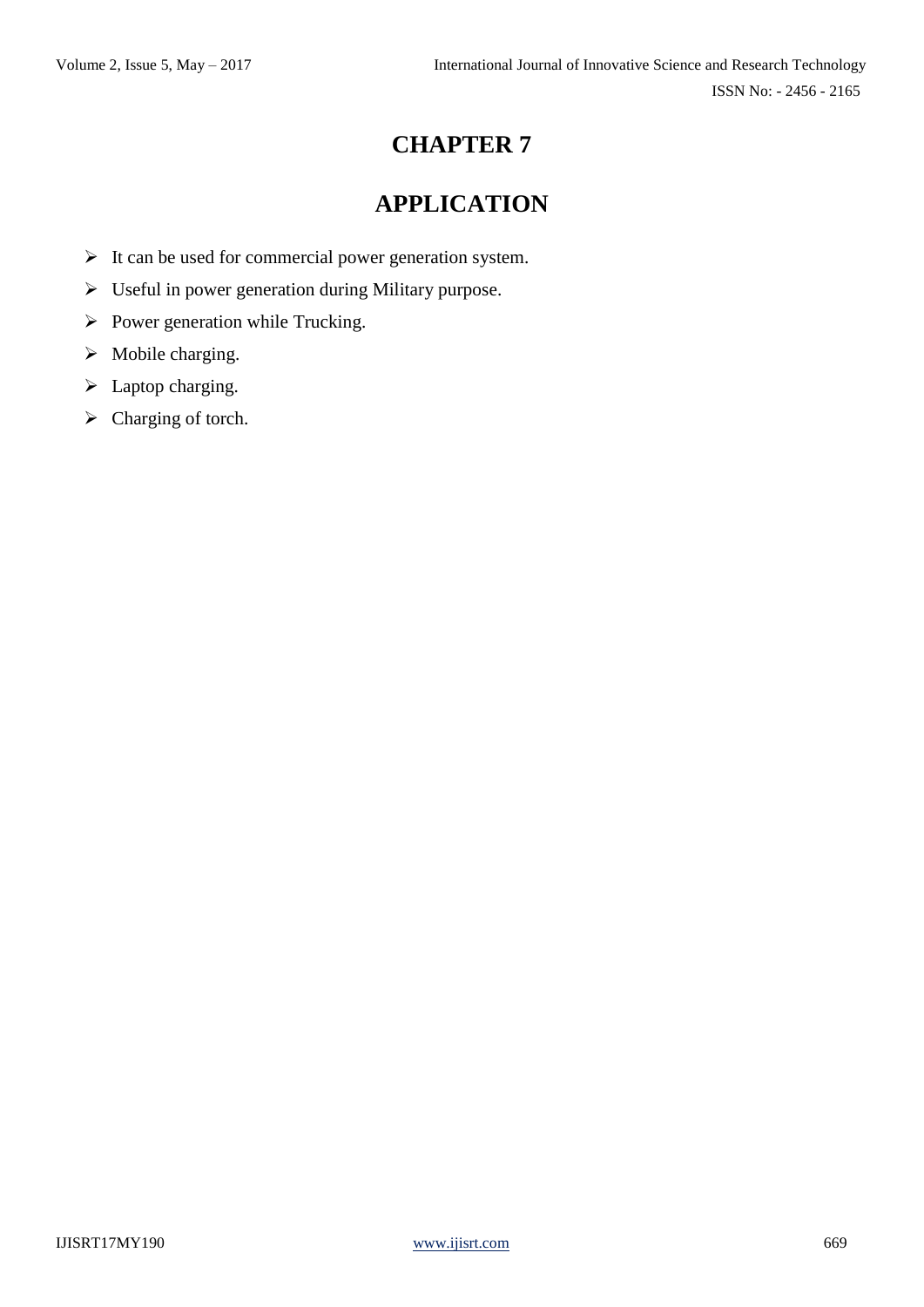# **FUTURE SCOPE**

Biomechanical energy harvesting from human motion presents a promising clean alternative to electrical power supplied by batteries for portable electronic devices and for computerized and motorized prosthetics. We present the theory of energy harvesting from the human body and describe the amount of energy that can be harvested from body heat and from motions of various parts of the body during walking, such as heel strike; ankle, knee, hip, shoulder, and elbow joint motion; and center of mass vertical motion.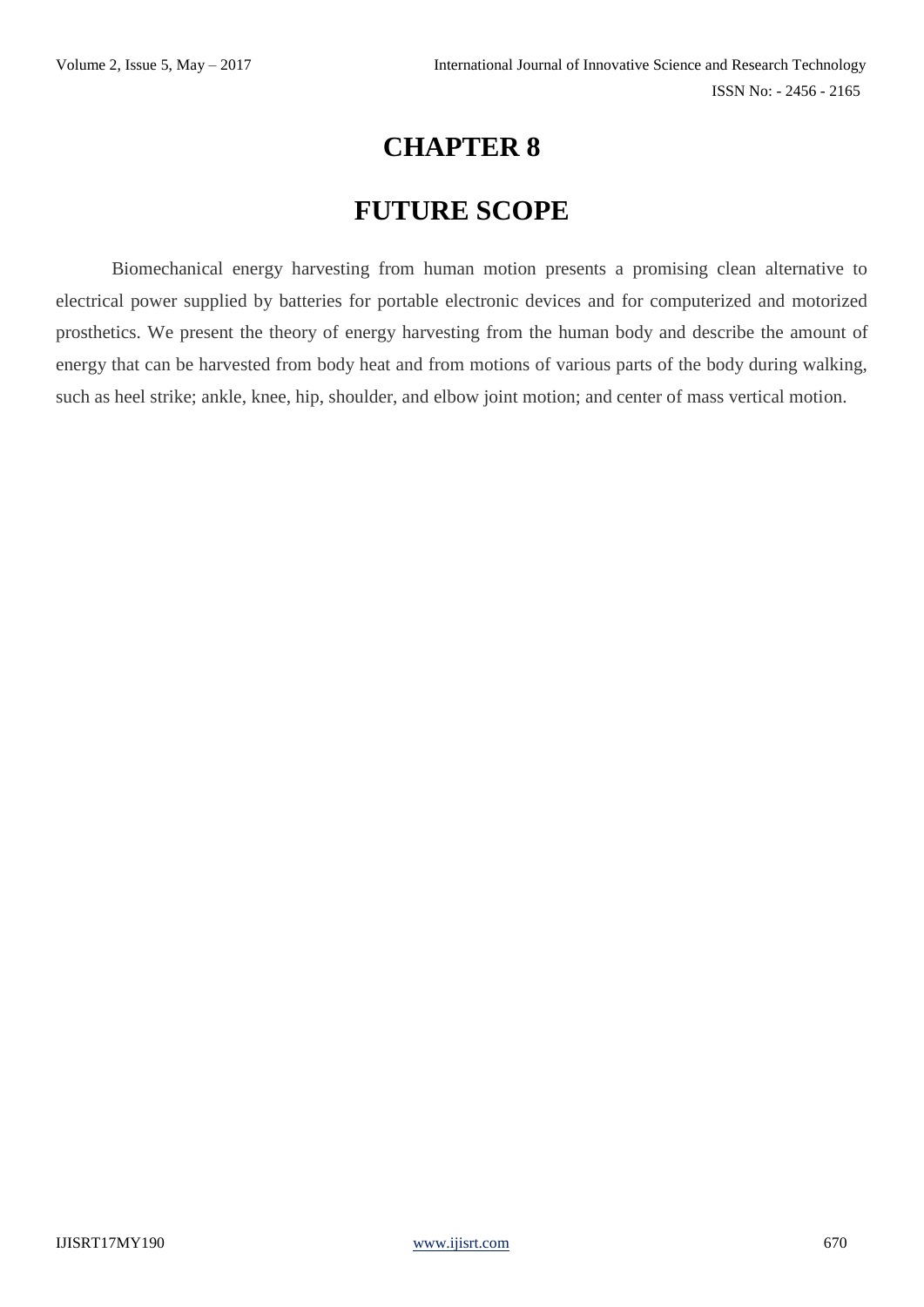# **9.1 WEIGHT COMPARISON**

#### 9.1.1 WEIGHT CALCULATIONS OF THE MODEL PRODUCE

9.1.1.1 Weight of supporting frame

Hollow square pipe (vertical)  $= 20 \times 20 \times 1 \text{mm}$  400 mm long (2 Nos.)

Hollow square pipe (horizontal) =  $20 \times 20 \times 1$  mm 300 mm long (2 Nos.)

Volume of the frame  $= 2(b \times t \times 1) + 2(b \times t \times 1)$ 

 $= 2(20 \times 1 \times 400 + 2(20 \times 1 \times 300))$  $= 16000 + 12000$  $= 28000$ mm^3 Density of mild steel  $= 0.00785$  g/mm<sup> $\text{ }^{\circ}$ </sup> Weight of frame  $=$  volume of frame  $\times$ Density of mild steel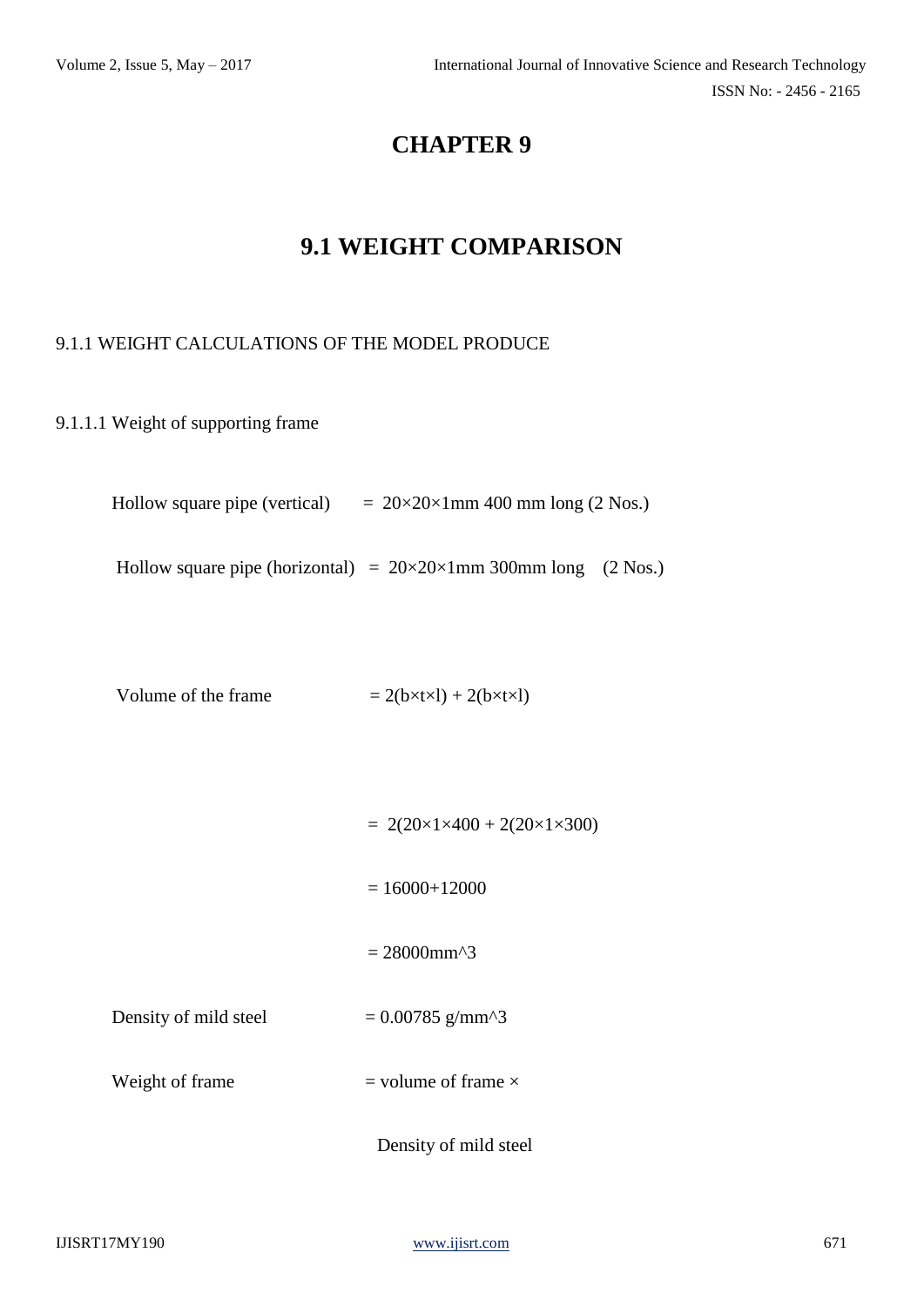ISSN No: - 2456 - 2165

```
=28000\times0.00785
```
 $=$ 219.8 g

#### 9.1.1.2 Weight of guide rod (2nos)

| Diameter of rod | $=15$ mm |
|-----------------|----------|
|-----------------|----------|

Length of rod  $=360$  mm

Volume of rod

 $^{2}$ l)

 $=2(3.14\times7.5^{\circ}2\times360)$ 

 $=127170$  mm^3

| Density of Mild Steel | $=0.00785$ g/mm^3 |
|-----------------------|-------------------|
|                       |                   |

Weight of vertical rod  $=$  Volume of the guide rod  $\times$ 

Density of mild steel

=127170×0.00785

#### =998.28 g

9.1.1.3 Guide bush (4 Nos.)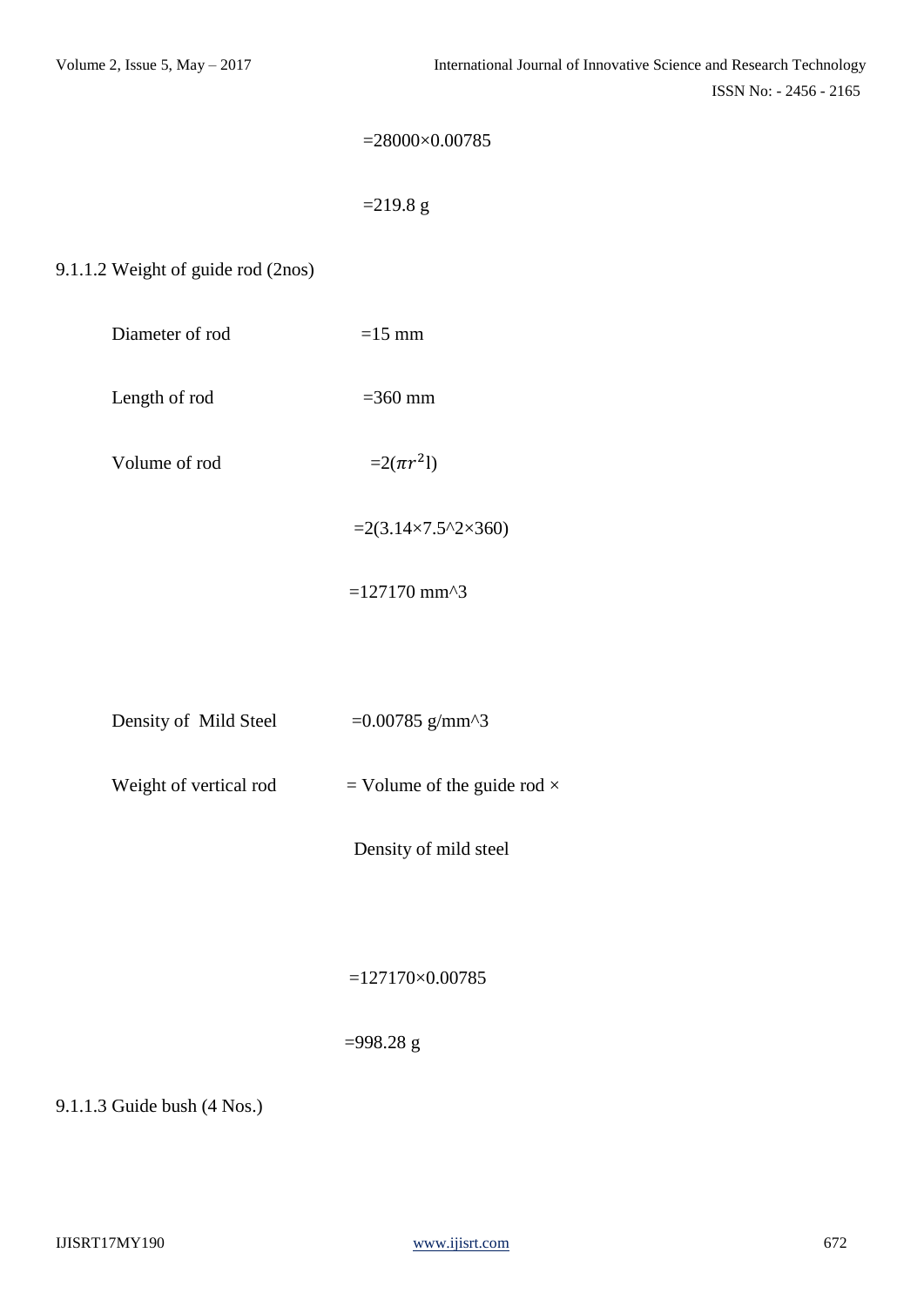$$
Outer diameter of guide bush = 25mm
$$

Inner diameter of guide bush =16mm

Height of guide bush  $=30$ mm

Volume of guide bush =  $4 (\pi h ( R^2 - r^2) )$ 

$$
=4\;(\pi{\times}30{\times}\; (12.5^{\wedge}2\text{ - }8^{\wedge}2))
$$

$$
= 3759.8 \text{ mm}^3
$$

Density of mild steel  $=0.00785$  g/mm<sup> $\text{A}$ 3</sup>

Weight of the guide bush  $= 34759 \times 0.00785$ 

 $= 272.86g$ 

#### 9.1.1.4 Rack and pinion

- Diameter of pinion  $= 45$ mm
- Dimension of rack  $=12\times12\times360$
- Volume of pinion and rack =  $(\pi \times r^2 \times h) + (b \times t \times h)$

 $= (\pi \times 22.5^{\circ}2 \times 10) + (12 \times 12 \times 360)$ 

 $=15896.24 + 51840$ 

 $= 67736.35$  mm<sup> $\triangle$ 3</sup>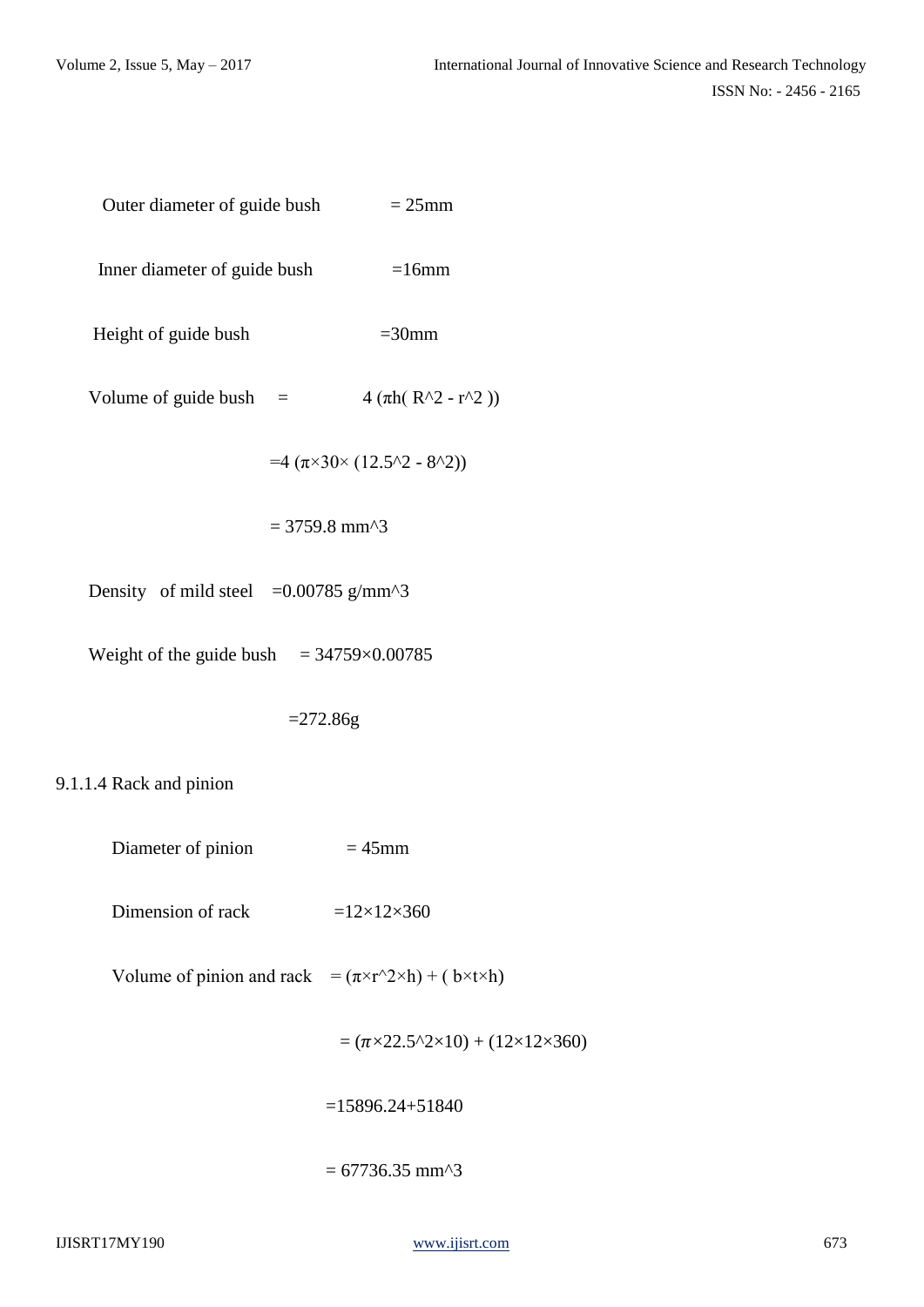| Density of mild steel | $=0.00785$ g/mm^3                   |
|-----------------------|-------------------------------------|
| Weight                | =volume of rack and pinion $\times$ |
|                       | Density of mild steel               |
|                       | $= 67736.25 \times 0.00785$         |
|                       | $= 531.729g$                        |
| 9.1.1.5 Load plate    |                                     |
| Volume of load plate  | $= (b \times t \times l)$           |
|                       | $=250\times250\times2.5$            |
|                       | $=156250$ mm^3                      |
| Density of Mild Steel | $=0.00785g/mm^{3}$                  |
| Weight of load plate  | =Volume of load plate $\times$      |
|                       | Density of mild steel               |
|                       | $=156250\times0.00785$              |
|                       | $=1226.656g$                        |
| 9.1.1.6 Back plate    |                                     |
| Volume of back plate  | $= (b \times t \times 1)$           |
|                       | $= 300 \times 250 \times 2.5$       |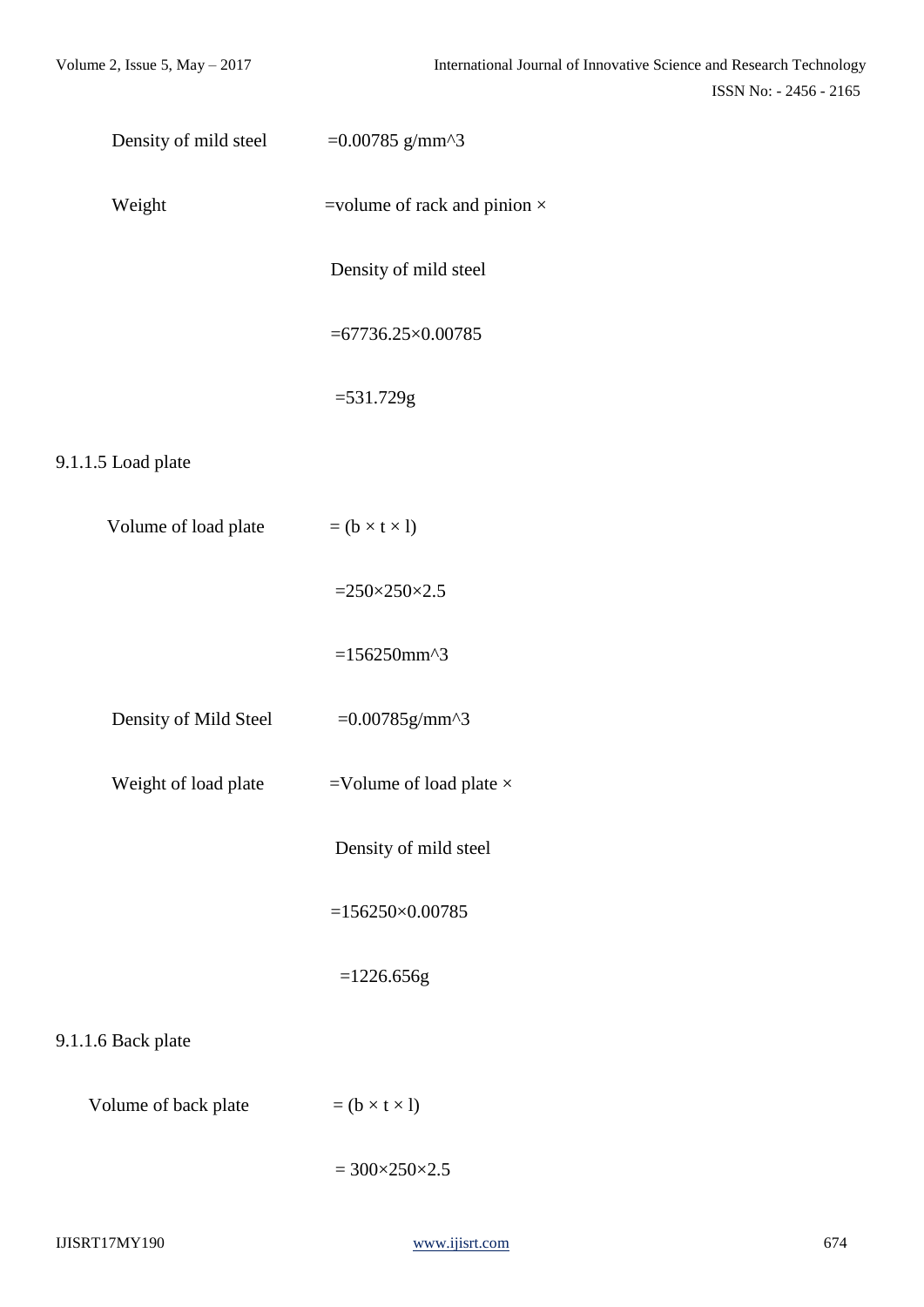|                               | $= 187500$ mm^3                                                                  |  |
|-------------------------------|----------------------------------------------------------------------------------|--|
| Density of aluminium          | $= 0.0027$ g/mm^3                                                                |  |
| Weight of back plate          | = Volume of back plate $\times$                                                  |  |
|                               | Density of Aluminium                                                             |  |
|                               | $= 187500 \times 0.0027$                                                         |  |
|                               | $= 506.22g$                                                                      |  |
| 9.1.1.7 Spring (2 Nos.)       |                                                                                  |  |
| Weight of spring              | $=50g$                                                                           |  |
| Total weight of the mechanism |                                                                                  |  |
|                               | Total weight of the mechanism = Weight of supporting frame + Weight of guide rod |  |
|                               | $+Weight of guide bush + Weight of rock and pinion$                              |  |
|                               | + Weight of load plate + Weight of back plate                                    |  |
|                               | +Weight of spring                                                                |  |
|                               | 439.6<br>$+$ 998.28<br>$+ 272.86$<br>531.72<br>$+$<br>$\, +$<br>$\equiv$         |  |
| 1226.56+506.22+50             |                                                                                  |  |
|                               | $= 4025.336g$                                                                    |  |
|                               | $=4.025$ kg                                                                      |  |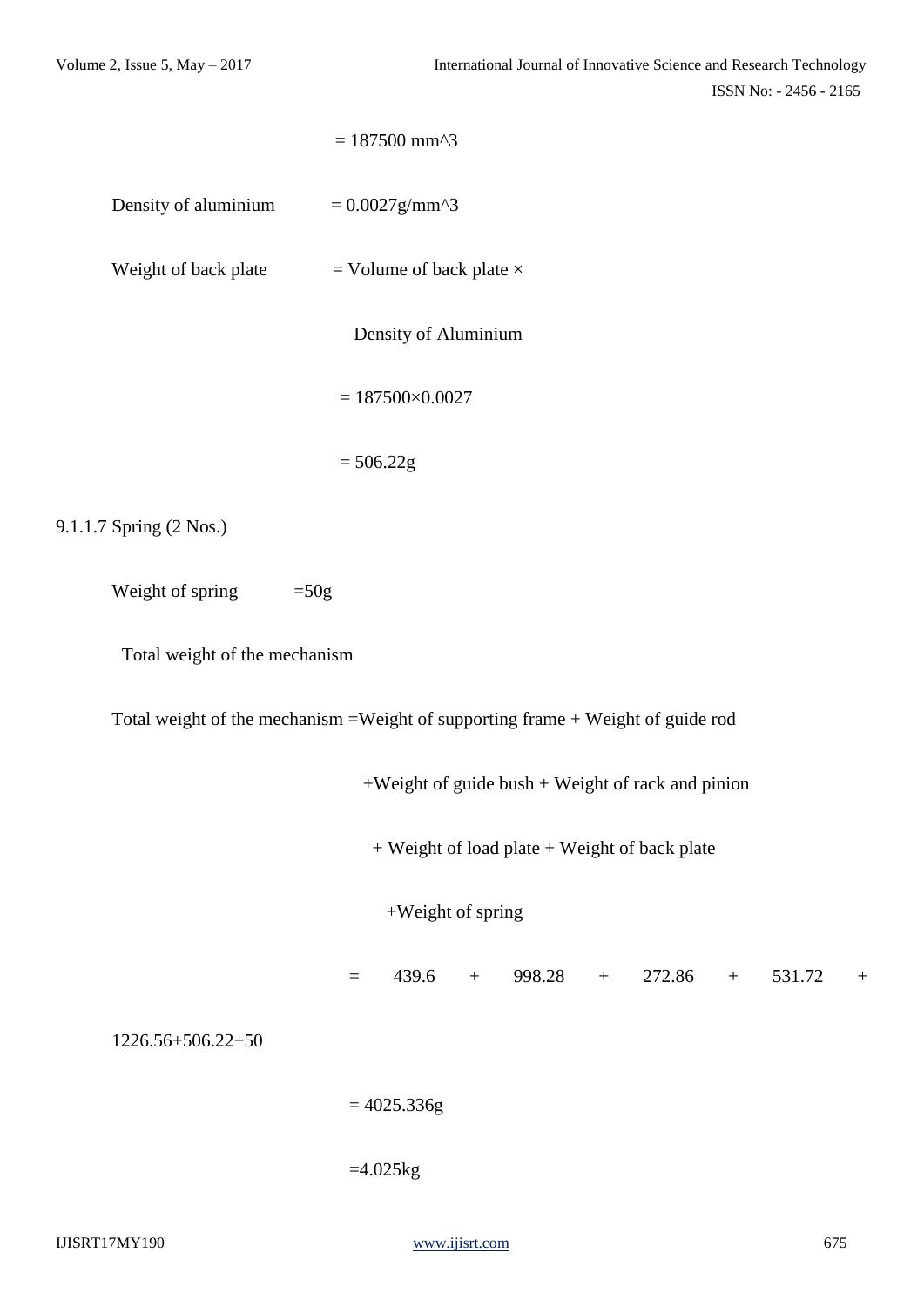#### 9.1.2 WEIGHT CALCULATION OF THE FUTURE PRODUCT

#### 9.1.2.1 Weight of supporting frame

|                                    | Hollow square pipe (vertical) $= 20 \times 20 \times 1 \text{mm}$ 400 mm long (2 Nos.) |
|------------------------------------|----------------------------------------------------------------------------------------|
|                                    | Hollow square pipe (horizontal) = $20 \times 20 \times 1$ mm 300 mm long (2 Nos.)      |
| Volume of the frame                | $= 2(b \times t \times 1) + 2(b \times t \times 1)$                                    |
|                                    | $= 2(20 \times 20 \times 400) + 2(20 \times 20 \times 300)$                            |
|                                    | $=$ 320000+240000                                                                      |
|                                    | $= 560000$ mm^3                                                                        |
| Density of PVC plastic             | $= 0.00141$ g/mm^3                                                                     |
| Weight of frame                    | $=$ volume of frame $\times$                                                           |
|                                    | Density of mild steel                                                                  |
|                                    | $=560000\times0.00141$                                                                 |
|                                    | $=789.6$ g                                                                             |
| 9.1.2.2 Weight of guide rod (2nos) |                                                                                        |
| Diameter of rod                    | $=15$ mm                                                                               |
| Length of rod                      | $=360$ mm                                                                              |
|                                    |                                                                                        |

Volume of rod

 $^{2}$ l)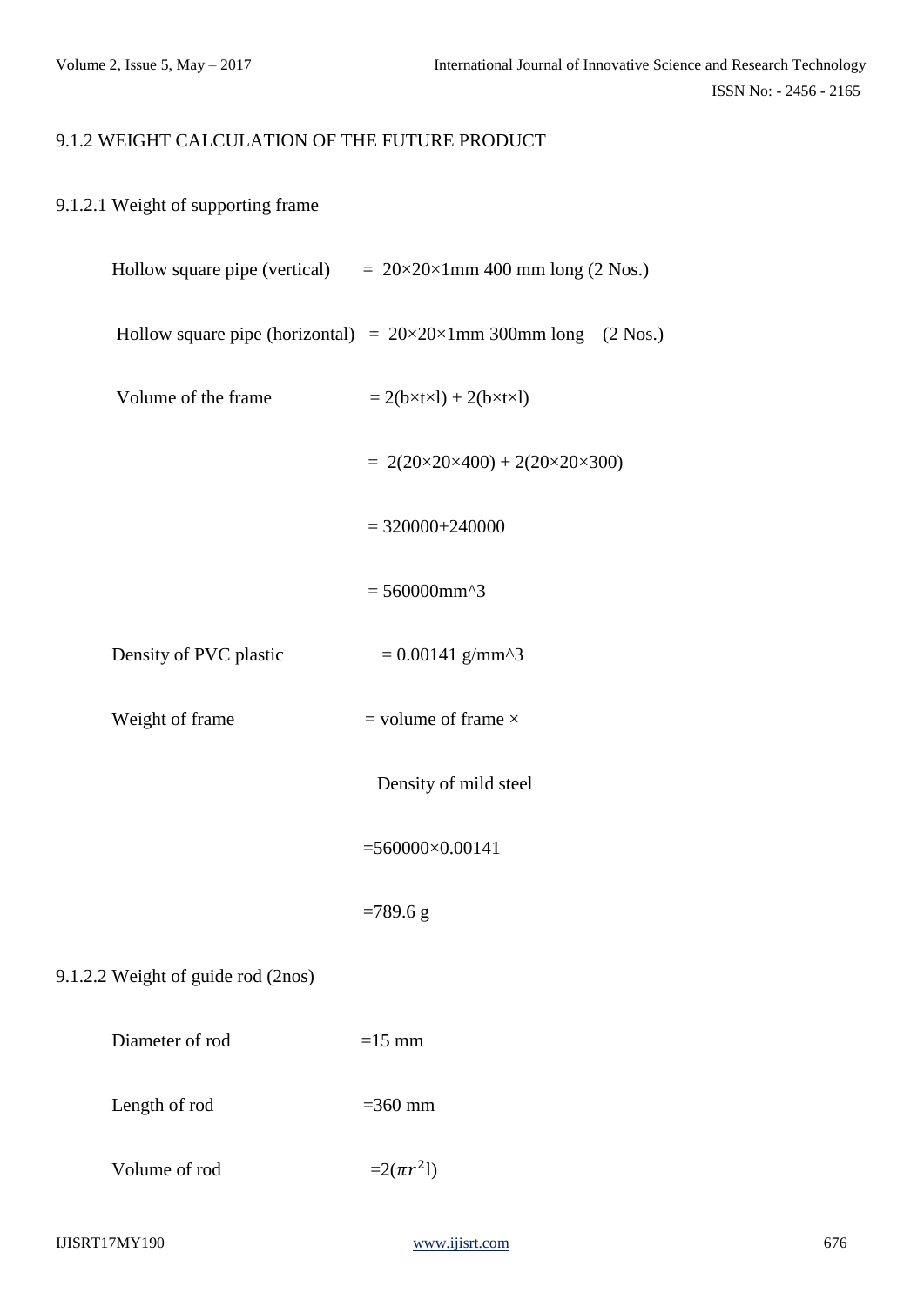|                        | $=2(3.14\times7.5^{\circ}2\times360)$           |
|------------------------|-------------------------------------------------|
|                        | $= 127170$ mm <sup><math>\lambda</math></sup> 3 |
| Density of PVC plastic | $=0.00141$ g/mm^3                               |
| Weight of vertical rod | = Volume of the guide rod $\times$              |
|                        | Density of mild steel                           |
|                        | $=127170\times0.00141$                          |
|                        | $=179.31$ g                                     |

9.1.2.3 Guide bush (4 Nos.)

| Outer diameter of guide bush | $= 25$ mm |  |
|------------------------------|-----------|--|
| Inner diameter of guide bush | $=16$ mm  |  |

- Height of guide bush =30mm
- 

Volume of guide bush =  $4 (\pi h ( R^2 - r^2) )$ 

 $=4 (\pi \times 30 \times (12.5^2 - 8^2))$ 

 $= 3759.8$  mm<sup> $\triangle$ 3</sup>

Density of Nylon  $=0.0011$  g/mm<sup> $\text{A}$ 3</sup>

Weight of the guide bush  $= 34759 \times 0.0011$ 

 $= 4.13g$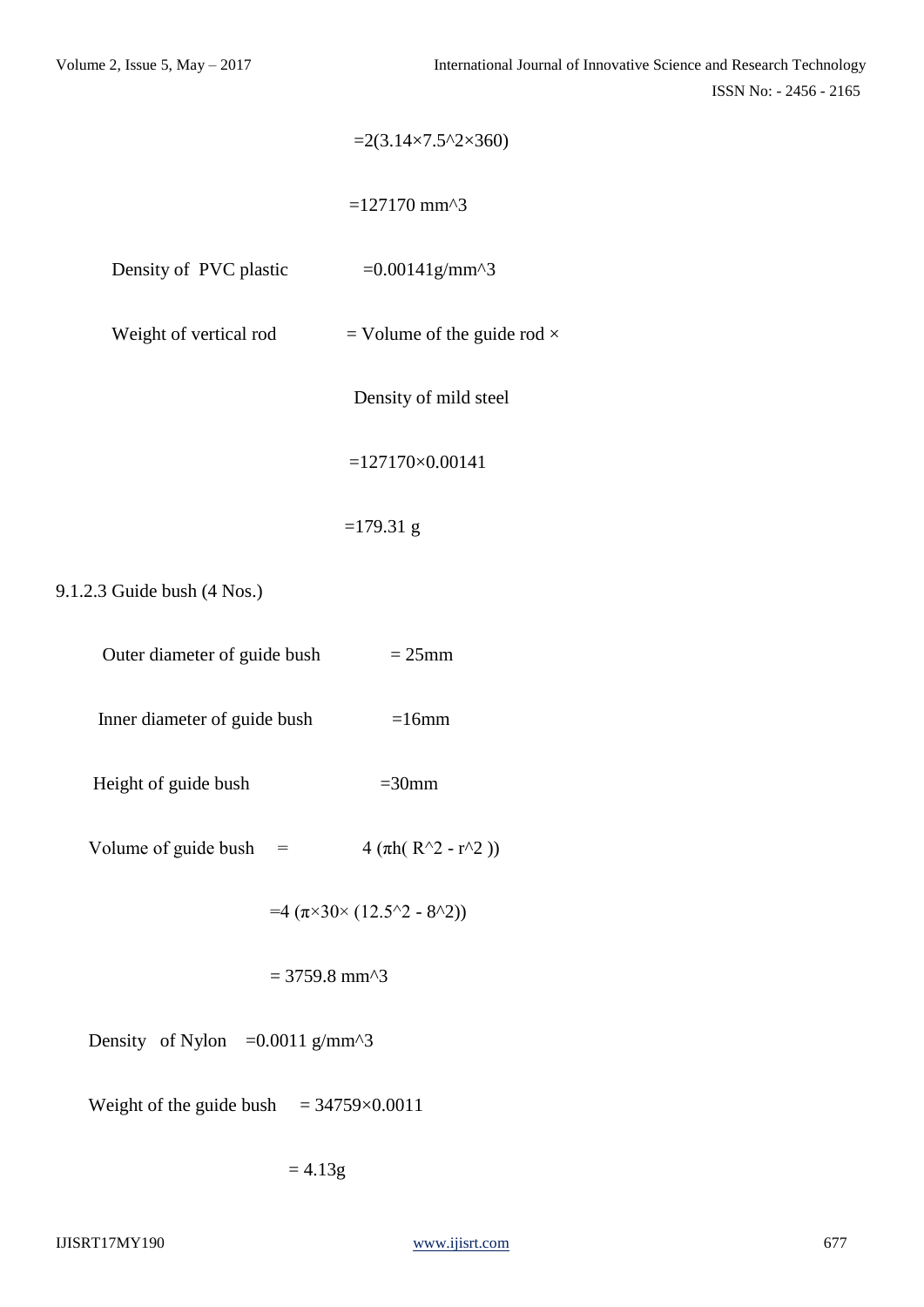### 9.1.2.4 Rack and pinion (Nylon)

| Diameter of pinion                                                              | $=45$ mm                                                             |
|---------------------------------------------------------------------------------|----------------------------------------------------------------------|
| Dimension of rack                                                               | $=12\times12\times360$                                               |
| Volume of pinion and rack = $(\pi \times r^2 \times h) + (b \times t \times h)$ |                                                                      |
|                                                                                 | $= (\pi \times 22.5^{\circ}2 \times 10) + (12 \times 12 \times 360)$ |
|                                                                                 | $=15896.24 + 51840$                                                  |
|                                                                                 | $= 67736.35$ mm^3                                                    |
| Density of nylon                                                                | $=0.0011$ g/mm^3                                                     |
| Weight                                                                          | =volume of rack and pinion $\times$                                  |
|                                                                                 | Density of mild steel                                                |
|                                                                                 | $=67736.25\times0.0011$                                              |
|                                                                                 | $=74.5$ g                                                            |
| 9.1.2.5 Load plate                                                              |                                                                      |
| Volume of load plate                                                            | $= (b \times t \times 1)$                                            |
|                                                                                 | $=250\times250\times2.5$                                             |
|                                                                                 | $=156250$ mm^3                                                       |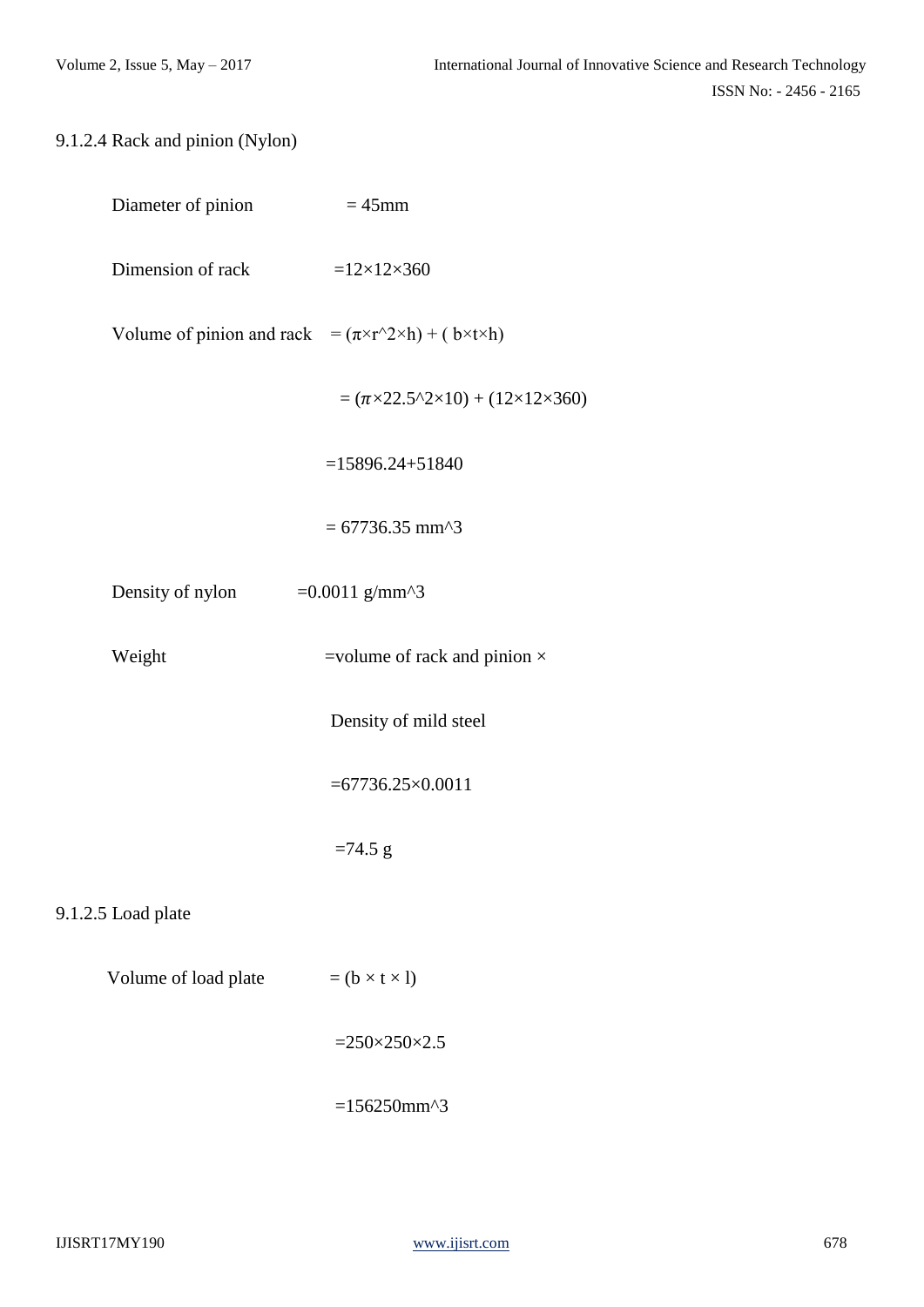```
Density of carbon fiber =0.00175g/\text{mm}^2
```
Weight of load plate  $=$ Volume of load plate  $\times$ 

Density of mild steel

 $=156250\times0.00175$ 

 $= 273.43$  g

9.1.2.6 Spring (2 Nos.)

Weight of spring  $=50g$ 

Total weight of the mechanism

9.1.2.7 Total weight of the mechanism

Total weight of the mechanism =Weight of supporting frame + Weight of guide rod +Weight of

guide bush + Weight of rack and pinion + Weight of load plate +Weight of spring

 $= 789.6 + 179.31 + 4.13 + 74.5 + 273.43 + 50$ 

 $= 1370.97g$ 

 $=1.37$ kg

#### **9.3 RESULT**

We made the model of energy harvesting using backpack by using the easily available materials such as the mild steel, aluminium and bag material. So the weight of the mechanism is slightly increased.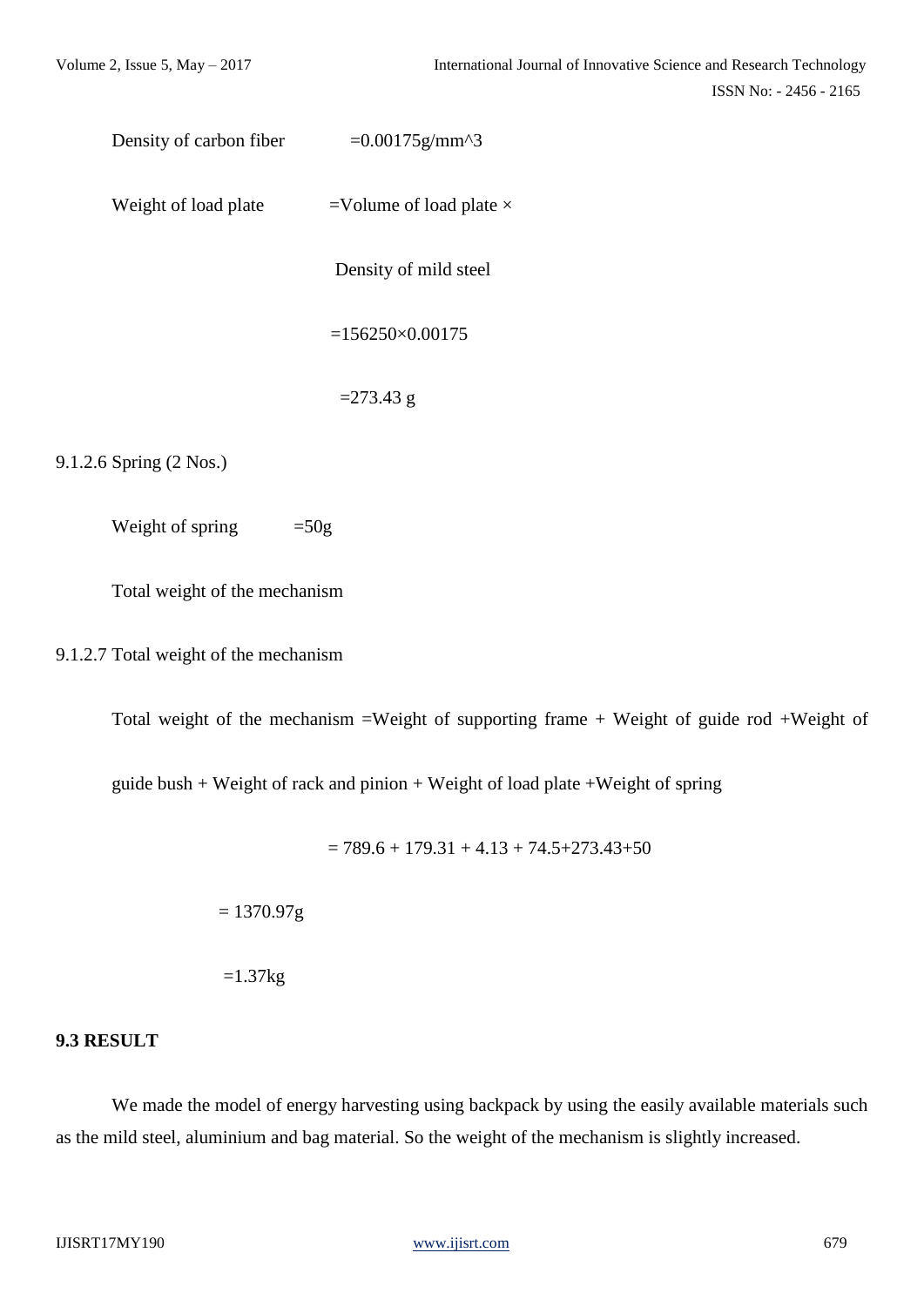In practical case, the product can be made by using the suitable materials such as the plastic, Fibre, Nylon etc. By comparing the weight of the model and the future product, it can be seen that the weight is reduced greatly. About 3 kg is reduced by using the suitable material.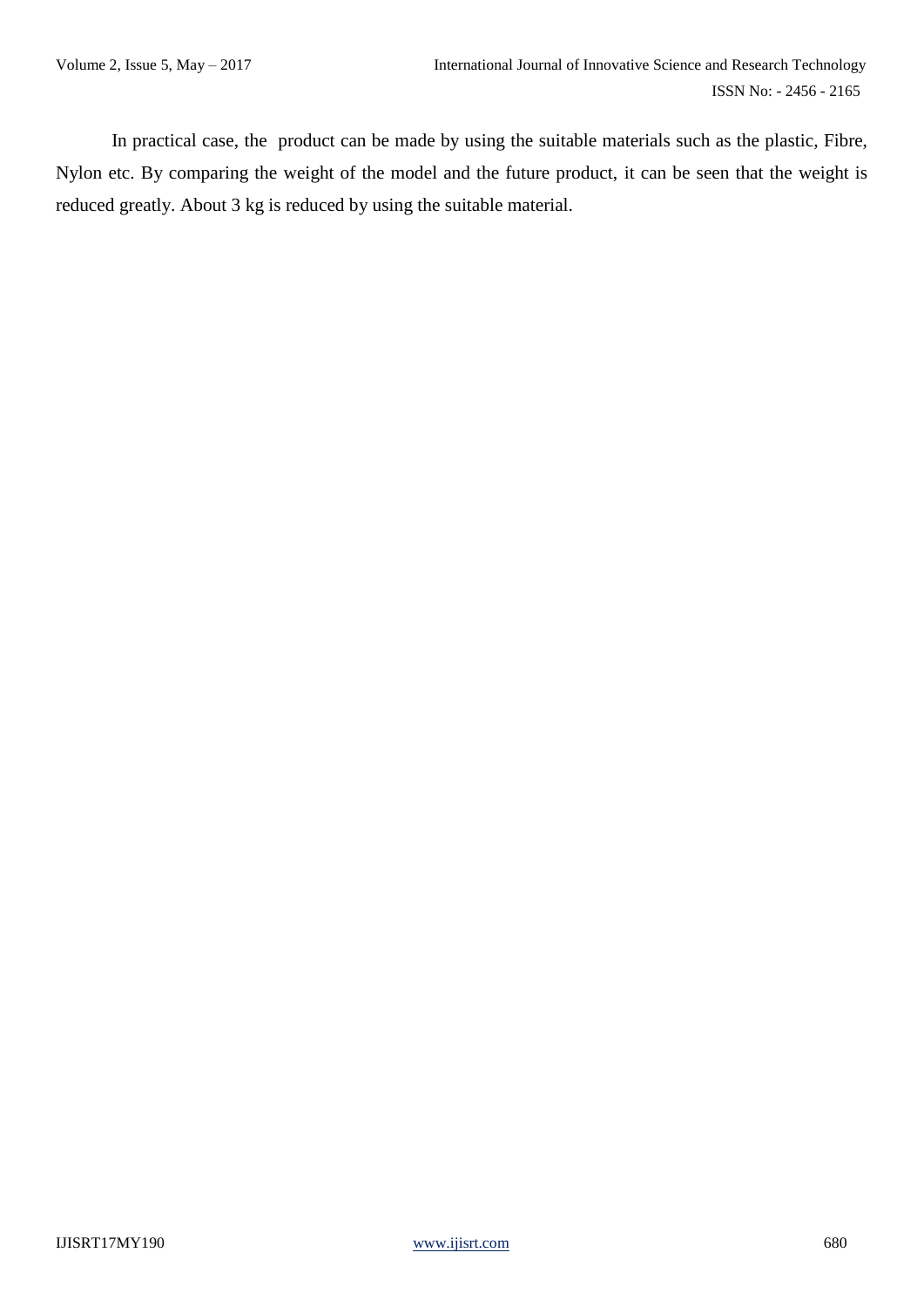# **10. ADVANTAGES AND DISADVANTAGES**

#### **10.1. ADVANTAGES**

- $\triangleright$  Power can be easily generated,
- $\triangleright$  No external force is required,
- $\triangleright$  Manual force is not required,
- $\triangleright$  Generated power can be used for mobile charging applications.

#### **10.1. DISADVANTAGES**

Only small amount of power can be generated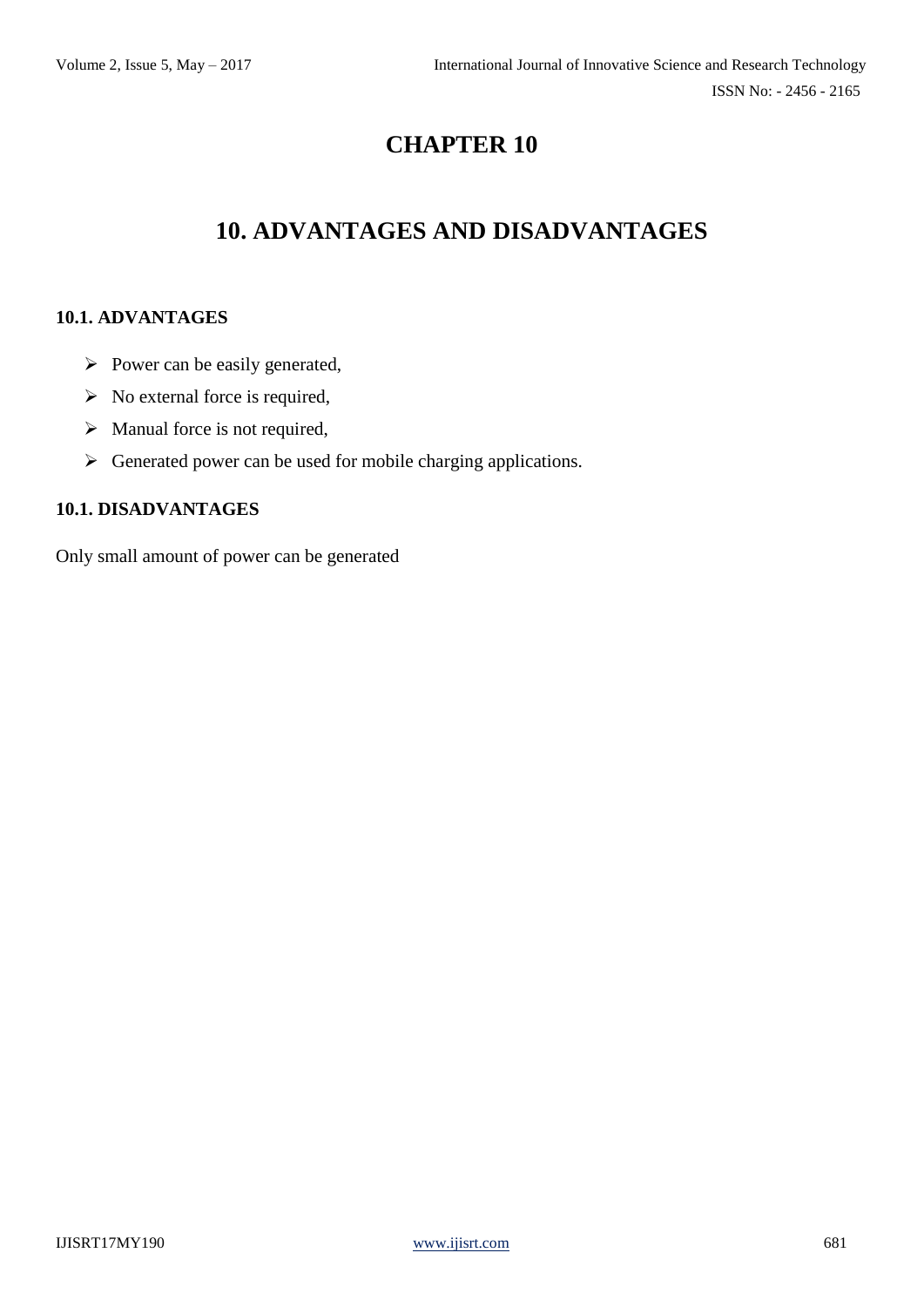# **CONCLUSION**

A strong multidiscipline team with a good engineering base is necessary for the Development and refinement of advanced computer programming, editing techniques, diagnostic Software, algorithms for the dynamic exchange of informational different levels of hierarchy.

This project work has provided us an excellent opportunity and experience, to use our limited knowledge. We gained a lot of practical knowledge regarding, planning, purchasing, assembling and machining while doing this project work.

We are proud that we have completed the work with the limited time successfully. The **"FABRICATION OF ENERGY HARVESTING USING BACK PACK"** is working with satisfactory conditions. We are able to understand the difficulties in maintaining the tolerances and also quality.

We have done to our ability and skill making maximum use of available facilities. In conclusion remarks of our project work. Thus we have developed a **"ENERGY HARVESTING USING BACK PACK"**. By using more techniques, they can be modified and developed according to the applications.